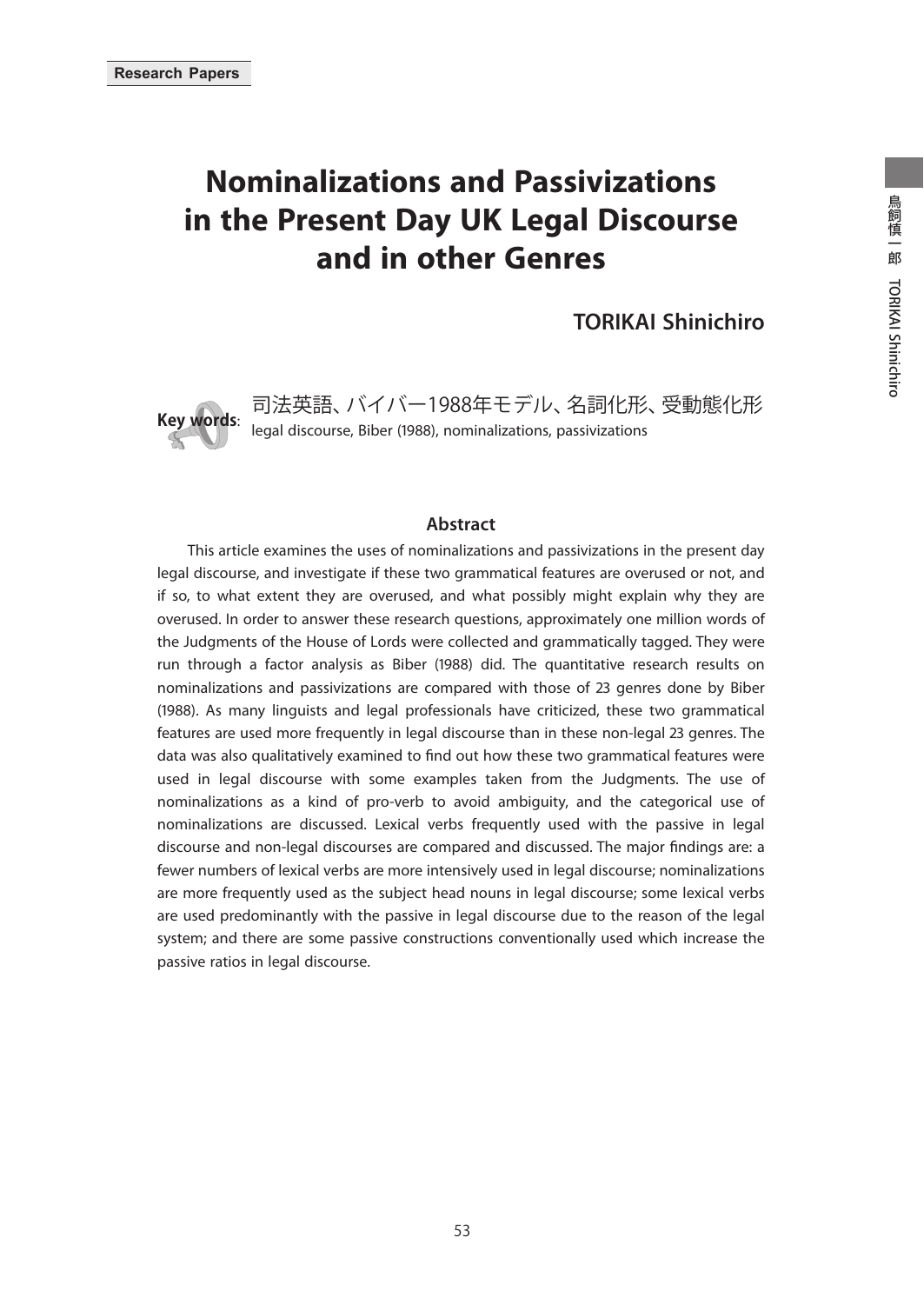He signed his name at the foot of a bald formal agreement, written in the most incomprehensive legalese.

After all these weeks I am not used to reading legalese any more.

### **1. Introduction**

These two sentences are given in *the Oxford English Dictionary* (1989) to explain how the word "legalese", which is defined in the above dictionary as "The complicated technical language of legal documents", is used. But by coincidence, these two example sentences speak eloquently of how difficult legal discourse is for a layperson to understand.

There are many criticisms among linguists and legal professionals against incomprehensive wordy legal discourse (Mellinkoff, 1963; Solan, 1993; Shuy, 1996; Freedman, 2007; Mertz, 2007 Torikai, in press). Some people advocate for easier legal discourse named Plain English (Bailey, 1996; Wilson, 1996; Garner, 2001; Wydick, 2005). Some researchers have investigated what makes legal discourse difficult and how we can make it easier for laymen to understand it (Charow & Charrow, 1979; Charrow, Crandall, & Charrow, 1982). Researchers have pointed out many grammatical and lexical features which make legal discourse unreadable or hinder laypersons from understanding. Of them nominalization and passivization are the two main targets most criticisms are centered on. Bailey blames the use of passive voice as "the most important villain of readability" (p. 47) and note that "bureaucratic writers significantly overuse it" (p. 47). Tiersma (1999) warns against the overuse of nominalizations and passives, and concludes that "Overall, it is best to use straightforward, active verbs rather than nominalizations or passives" (p. 207). Garner advises to "Avoid using words ending in *-ion* to describe what people do."(p. 38-9) in legal writing.<sup>1)</sup> He also advocates the use of active voice: "the active voice saves words, says directly who has done what, and makes for better, more interesting prose" (p. 26).<sup>2)</sup> Wydick says, "Lawyers and bureaucrats love nominalizations" (p. 23) and criticizes their overuse of nominalization as "If you use nominalizations instead of base verbs, surplus words begin to swarm like gnats" (p. 23). He also criticizes the use of passive voice and nominalization, saying "With the passive voice, however, the writer can hide the identity of the actor." (p. 30), and that "A writer who wants to befog the matter totally will couple the truncated passive<sup>3)</sup> with a nominalization," (p. 30).

All the criticisms in the previous paragraphs point out that nominalizations and passives are used too often in legal discourse, and hinder ordinary people from

54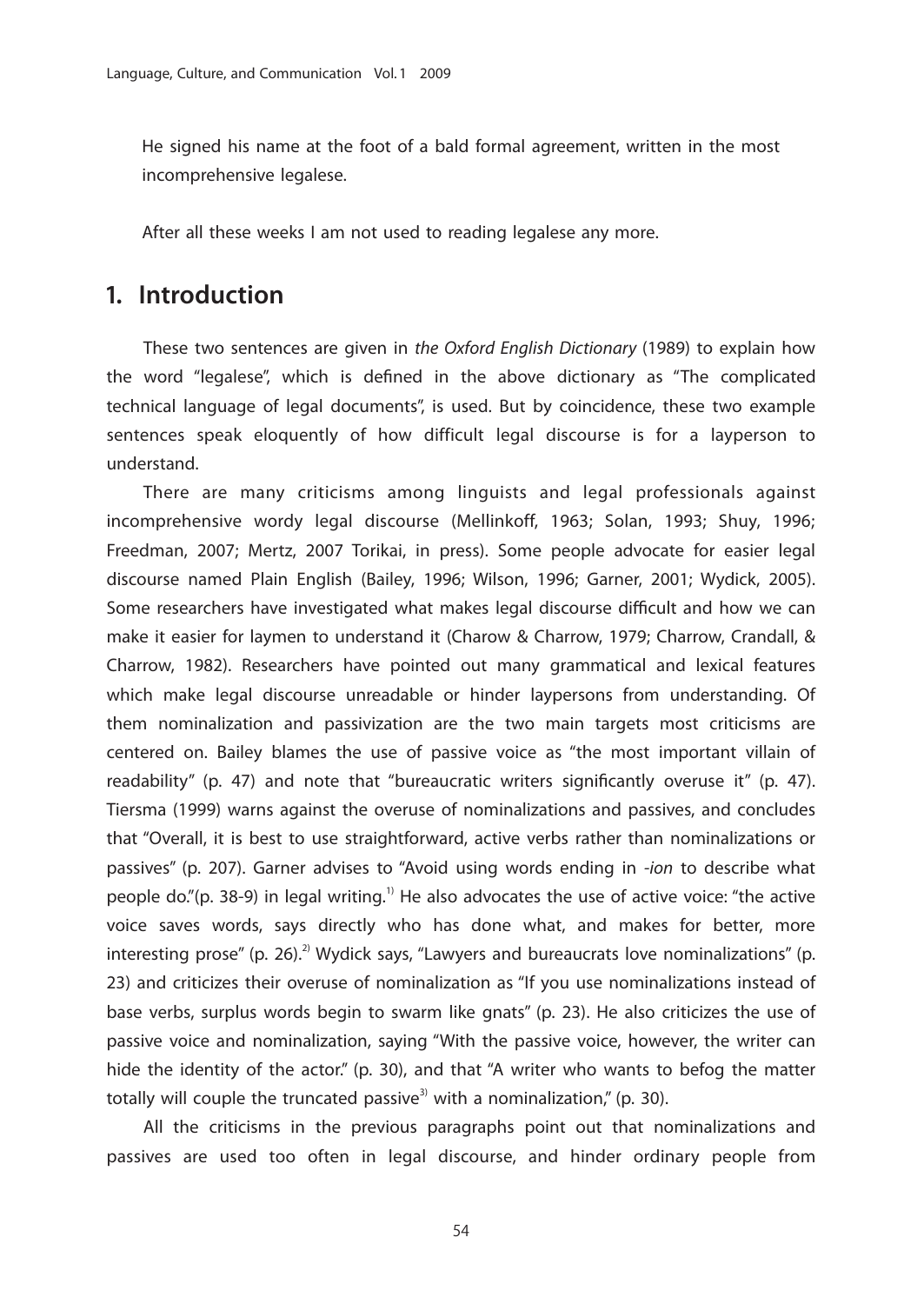understanding legal discourse.

## **2. Purpose, Methodology, and Date**

The purpose of my present paper is twofold: the first is to investigate if nominalizations and passivizations are really overused in legal discourse compared with other genres; and if so, to what extent they are overused, and what possibly might explain why they are overused. I will try to answer these research questions within the framework of Biber (1988). Biber is the first researcher who employed a statistic method in a large scale in linguistic research, and analyzed various types of genre data. He used factor analysis and examined what types of grammatical and lexical features are used more frequently or less in 23 genres of 960,000 words and how they co-occur with each other. He compares grammatical and lexical features with variables, and explained not only which grammatical and lexical features are more commonly employed in some particular genres, but also which grammatical and lexical features co-occur positively and negatively with each other in 23 genres. I will compare the research result of my legal data with those of Biber's, and discuss the nature of legal discourse particularly in terms of nominalizations and passivizations in this paper.

I collected one million words of Judgments issued by the House of Lords in the year from 2000 to 2001 from the webpage of the United Kingdom Parliament.<sup>4)</sup> All my data was tagged and run through a factor analysis just as was done in Biber's 1988 survey. I named these one million Judgments date the 21 Century British Legal Corpus (See Torikai, in press for the details of this corpus).<sup>5)</sup> I used a special software program called *WordSmith* to analyze my date for the present paper.

# **3. Nominalizations and Passivizations in legal discourse**

### **3. 1. Nominalizations**

Many people criticize the overuse of nominalizations in legal discourse. But there is a good linguistic reason for that: the writer can condense the information which was originally expressed in a clause structure into a more compact grammatical unit, namely a noun phrase, so that he can package more information within a sentence. Tiersma (1999) explains why nominalizations occur in legal discourse historically and its problem as follows:

At least historically, a nominalization is a noun derived from another word class,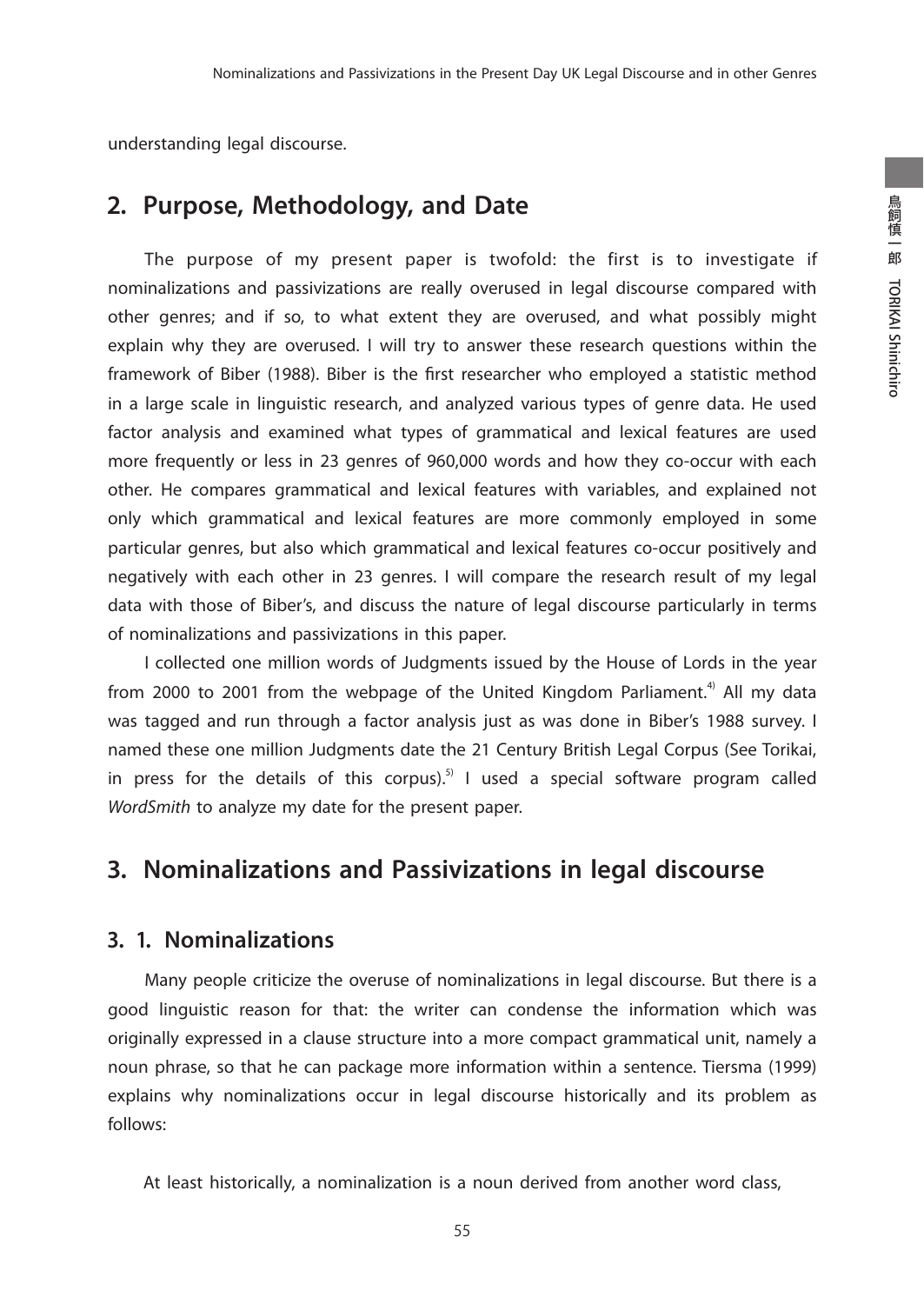usually a verb. …many nominalizations were created in Law French by the addition of *-al* to the verb (as in *try/trial* or *propose/proposal*) or by the suffixation of *-er* (as in *demur/demurrer* or *waive/ waiver*). (p. 77)

A more legitimate reason for nominalizations is that by allowing the actor to be omitted, they enable legal drafters to cover the possibility of *anyone* doing a specified act. This permits laws to be stated as broadly as possible. (p. 77–8)

*A Comprehensive Grammar of the English Language* (1985) (hereafter *CGEL* for short) defines nominalization as follows:

A noun phrase…which has a systematic correspondence with a clause structure will be termed a NOMINALIZATION. The noun head of such a phrase is normally related morphologically to a verb…, or to an adjective…. (p. 1288)

Biber (1988) includes only the following four noun endings -*tion*, *-ment*, *-ness* and -*ity* (plus plural forms) in the category of nominalizations. But recently nominalization is interpreted more broadly and not only nominalizations derived from related verbs and adjectives but also from related nouns (e.g. *orphanage* from *orphan*) are included. *The Longman Grammar of Spoken and Written English* (1999) (hereafter *LGSWE* for short) lists 28 suffixes which are considered to form nominalizations. *LGSWE* comments that *-tion*, *-ity*, *-ism*, *-ness* are the four most common derivational suffixes in the four registers,<sup>6</sup> namely conversation, fiction, news, and academic prose, and *-tion*, *-ity*, *-er*, *-ness*, *-ism*, -*ment* are the six most common derivational suffixes in academic prose. *The Cambridge Grammar of the English Language* (hereafter *CBGEL* for short) (2002) defines nominalization as follows:

As a word-formation process, nominalisation prototypically involves the formation of a noun from bases of other classes, by affixation, conversion, or phonological modification. We also include comparable cases where one type of noun is formed from another, such as abstract *friendship* from *friend* or personal *mountaineer* from *mountain*. Certain cases of compounding may also be regarded as a matter of nominalization – most clearly, the formation of compound nouns from verb + preposition, as in *take-off*, *phone-in*, etc. (p. 1696)

*CBGEL* divides nominalizations into two groups: "personal/instrument nominalizations" where a person or a tool that does the designated action are included (e.g. *computer*  (instrument), *writer* (person)), and "action/state/process nominalizations" where a verb, an

56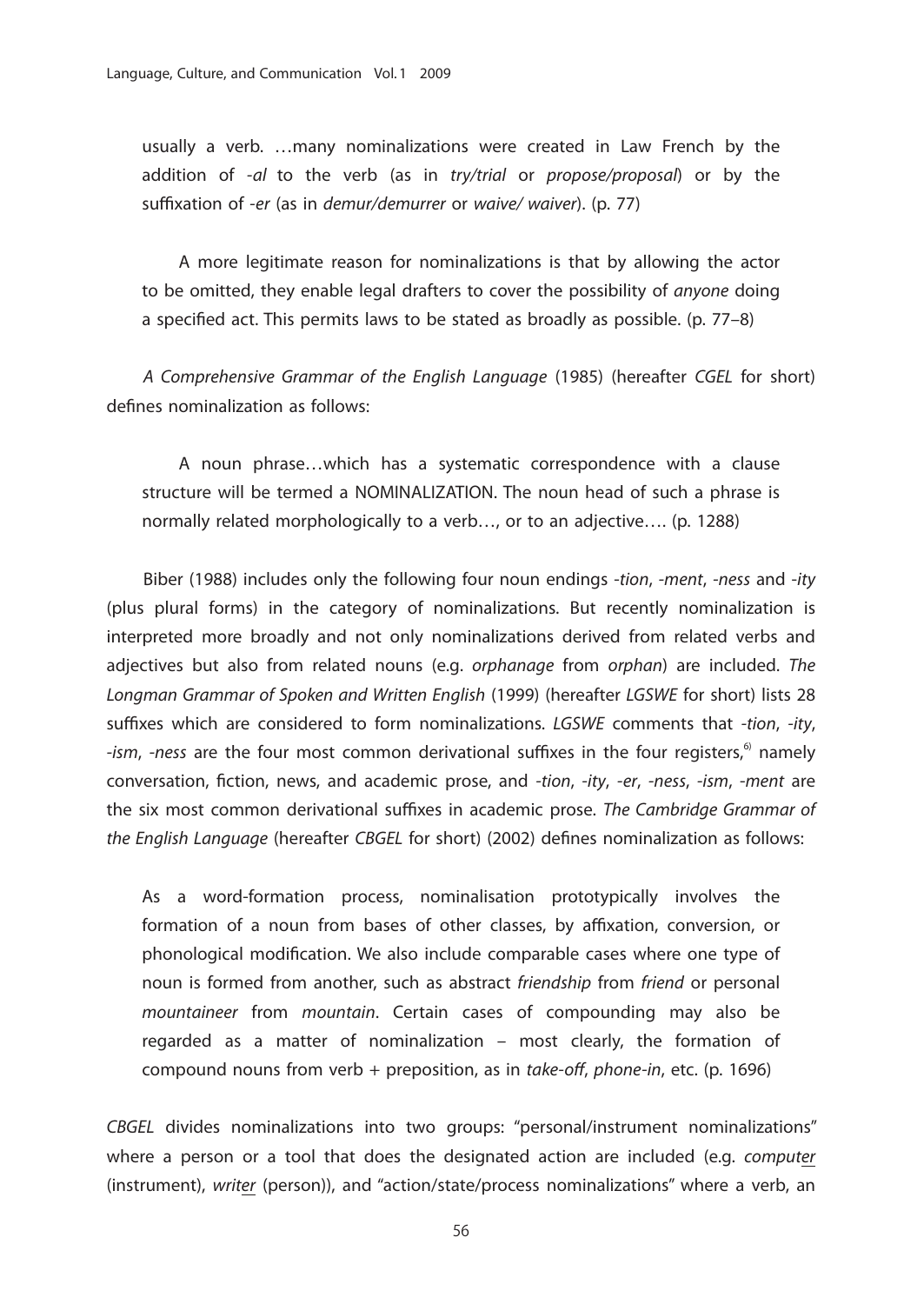adjective, and a noun expressing these three categorical meanings are included (e.g. *performance*, *difficulty*, *hardship*).7) However, in order to keep my present research comparable with Biber's I will limit my argument on nominalizations only within the nominalizations derived from the corresponding verbs that are formed by adding the following four suffixes: *-tion, -ment, -ness* and *-ity* (plus plural forms) as Biber (1988) did.<sup>8)</sup>

My research result shows that nominalizations occur 68.86 times per 1000 words in legal discourse. Among Biber's 23 genres, the highest is professional letters where nominalizations occur 44.2 times per 1000 words, followed by official documents of 39.8 and academic prose of 35.8. The average number of nominalizations in the 23 genres studied by Biber (1988) is 19.9. It is clear that nominalizations occur much more frequently in legal discourse than in any other 23 genres. Nominalizations in legal discourse occur 1.56 times as frequently as in professional letters, 1.73 times as frequently as in official documents, 1.92 times as frequently as in academic prose, and 3.46 times as frequently as in Biber's overall 1988 corpus (See Table 1). It is interesting to notice that the top 5 genres including legal discourse are all written genres produced by professionals. Another interesting finding is that genres with low frequencies of nominalizations are either conversation genres or genres consisting of many conversational interactions. It is safe to conclude that nominalizations frequently occur where discourse is produced in writing with enough time and care and in an official and formal manner, while they occur less where discourse is produced in speech under time restrictions in a casual and informal manner. This contrast overlaps very much with Biber's "informal versus involved production" on dimension 1. Biber explains why these two opposite groups of genres have emerged today as follows:

Discourse produced under real-time conditions will be constrained in its lexical precision and informational density; it is therefore not surprising that such discourse is associated with non-informational purposes. Conversely, as society has developed the need for highly informational texts, it is not surprising that we have turned to those production circumstances that enable precise lexical choice and high informational density. (p. 108)

The first half of above his explanation on the involved genres accounts for how these genres with less nominalizations are produced, and why abstract and information condensed nouns such as nominalizations are less employed. The second half, on the other hand, explains the historical background of why and how genres with high information density such as legal discourse have been produced. Nominalization is one of the grammatical phenomena which enable the writer to create such informative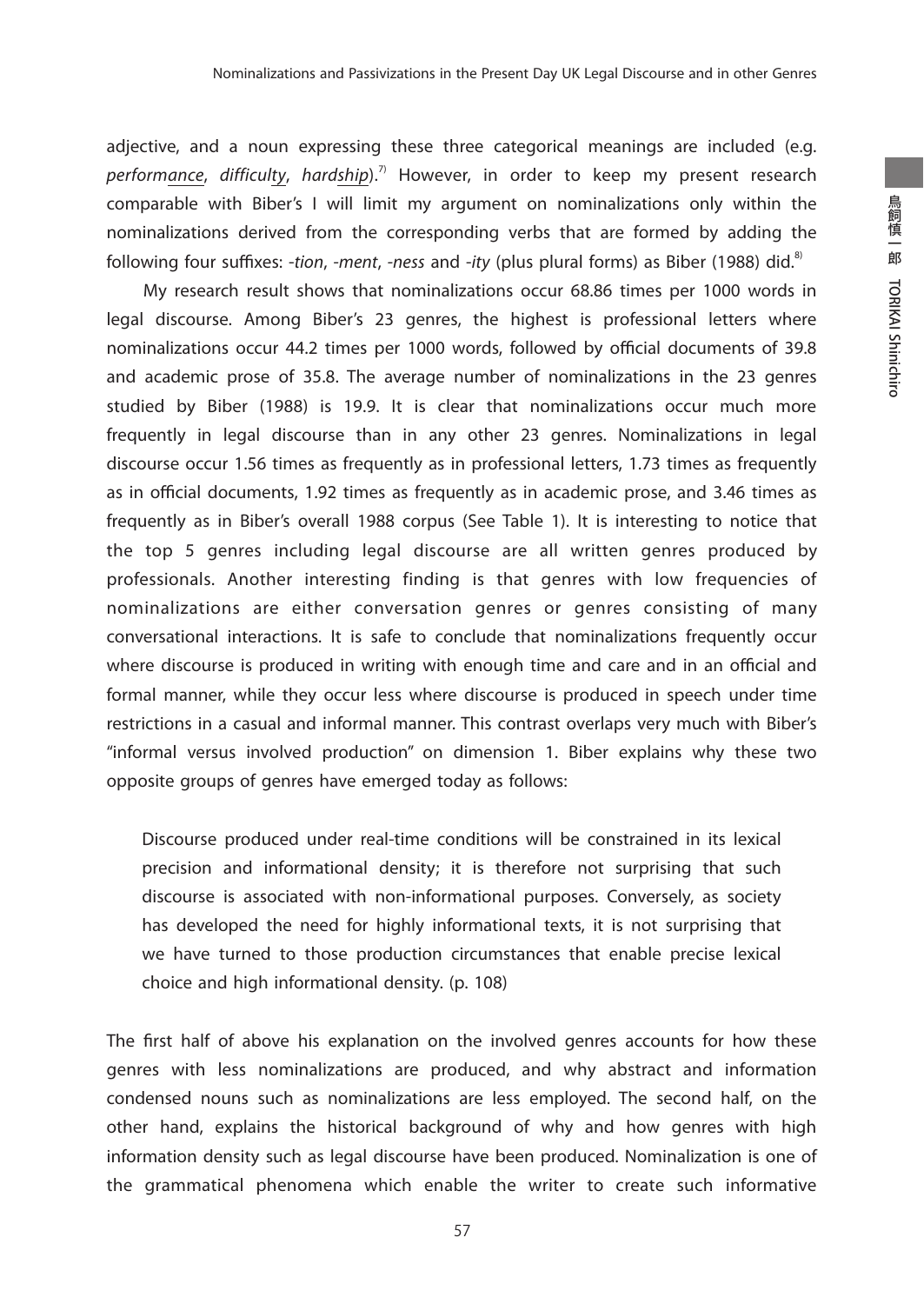discourse.

In order to understand more about the nature of nominalizations, I have compared the frequency counts of nouns with those of nominalizations in legal discourse and the 23 genres in Table 1 below. Nominalizations are grammatically a sub-category of nouns, but there is an interesting difference among the genres about the frequencies of these two noun categories. The top six genres on the left side of Table 1 are genres having more than 200 nouns per 1000 words. They are: legal discourse, broadcasts, press reportage, press reviews, official documents, and press editorials. Notice that four press related genres are included in them. The right side of Table 1 is a list of genres arranged from more nominalizations to less. It is interesting that not all the four press related genres on the left side of the table are included among the top six. For example, broadcasts which is next to legal discourse and the highest among 23 genres in noun frequency counts goes down to the twenty first place on the right side. Press reportage

| <b>GENRES</b>               | nouns | <b>GENRES</b>               | nominalizations |
|-----------------------------|-------|-----------------------------|-----------------|
| 21 Brit. Legal Disc.        | 281.4 | 21 Brit. Legal Disc.        | 68.86           |
| <b>Broadcasts</b>           | 229.8 | <b>Professional Letters</b> | 44.2            |
| Press Reportage             | 220.5 | <b>Official Documents</b>   | 39.8            |
| Press Reviews               | 208.3 | Academic Prose              | 35.8            |
| <b>Official Documents</b>   | 206.5 | Press Editorials            | 27.6            |
| Press Editorials            | 201.0 | Religion                    | 26.8            |
| Hobbies                     | 199.1 | Popular Lore                | 21.8            |
| Popular Lore                | 195.4 | <b>Press Reviews</b>        | 21.6            |
| <b>Biographies</b>          | 192.4 | <b>Biographies</b>          | 20.6            |
| Humor                       | 190.2 | Prepared Speeches           | 20.6            |
| Prepared Speeches           | 189.1 | Press Reportage             | 19.2            |
| Academic Prose              | 188.1 | Spont. Speeches             | 18.2            |
| Religion                    | 187.7 | Interviews                  | 17.7            |
| <b>Professional Letters</b> | 172.6 | <b>Science Fiction</b>      | 14.0            |
| <b>Science Fiction</b>      | 171.7 | <b>Hobbies</b>              | 13.1            |
| <b>Mystery Fiction</b>      | 165.7 | Humor                       | 12.1            |
| <b>Adventure Fiction</b>    | 165.6 | <b>General Fiction</b>      | 10.0            |
| <b>Interviews</b>           | 160.9 | Face-to-face Conv.          | 9.2             |
| <b>General Fiction</b>      | 160.7 | <b>Romantic Fiction</b>     | 8.5             |
| Spont. Speeches             | 157.7 | <b>Mystery Fiction</b>      | 8.3             |
| <b>Personal Letters</b>     | 156.7 | <b>Broadcasts</b>           | 8.2             |
| <b>Romantic Fiction</b>     | 146.8 | <b>Adventure Fiction</b>    | 7.8             |
| Face-to-face Conv.          | 137.4 | Telephone Conv.             | 6.6             |
| Telephone Conv.             | 134.8 | <b>Personal Letters</b>     | 5.2             |
|                             |       |                             |                 |

**Table 1 Frequencies of Nouns and Nominalizations in the 23 Genres and Legal Discourse**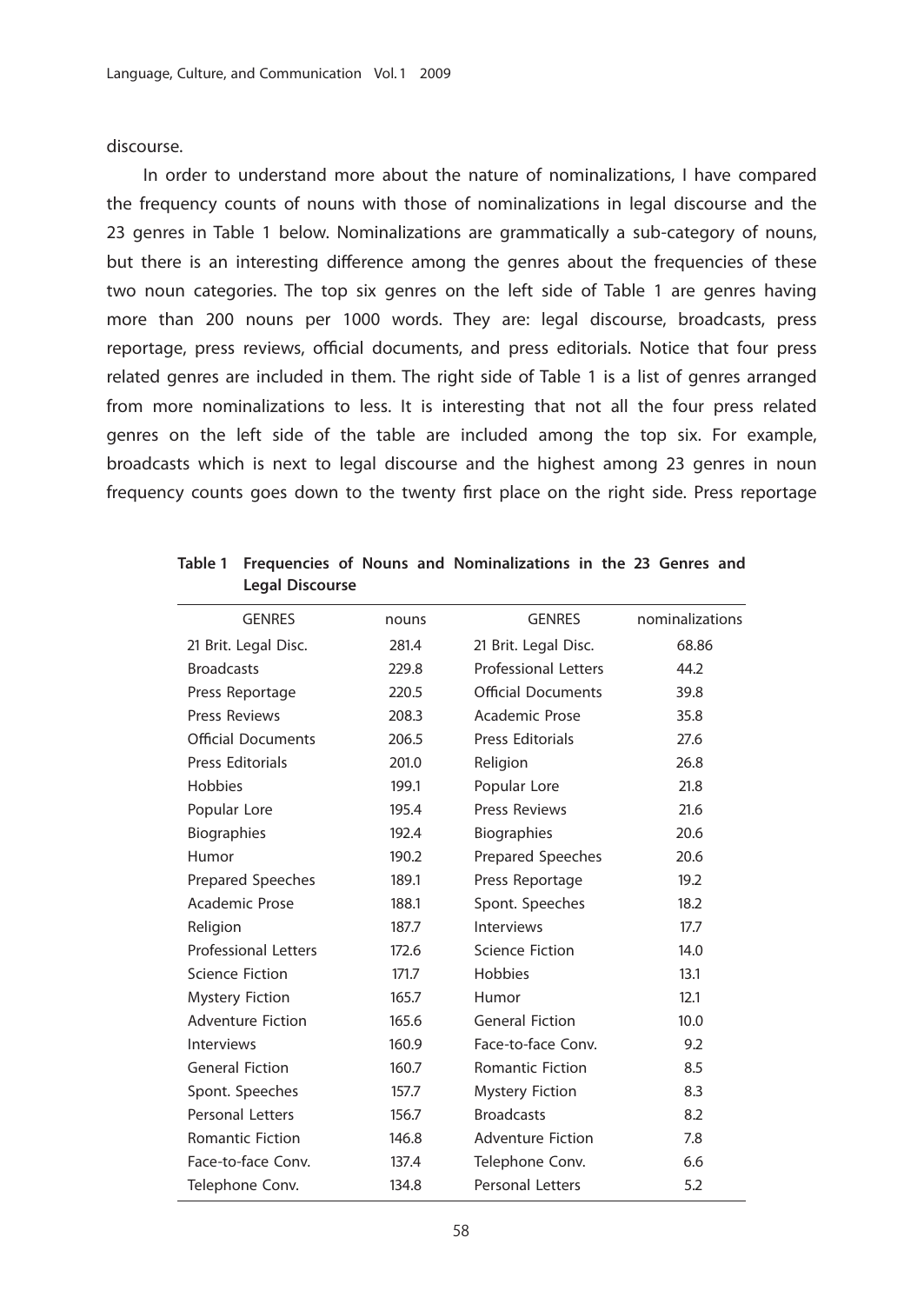and press reviews also lower their ranks from the third to the eleventh and from the fourth to the eighth respectively. Official documents and press editorials remain within the top six both in nouns and nominalizations, and professional letters and academic prose are listed within the top six in nominalizations.

These two different ranking orders seem to make us think about the linguistic functions of nouns and nominalizations. Nouns have a referential function (Biber, 1988; Biber, Johansson, Leech, Conrad, & Finegan, 1999; Biber, Conrad, & Leech, 2002), referring to the objects or states in the world. In this sense, it is quite understandable that press related genres whose primary purpose is to report the events in the world need to employ many nouns. But nominalizations are different. They do not usually refer to concrete objects or states. Table 2 shows the 36 most frequent nominalizations used in legal discourse. $9$  Their meanings are more abstract and conceptual than ordinary nouns we use to refer to the objects or states around us.

| <b>JUDGMENT</b>      | 688 | <b>CONTRIBUTION</b>  | 134 |
|----------------------|-----|----------------------|-----|
| <b>ACTION</b>        | 370 | <b>PUBLICATION</b>   | 108 |
| <b>OBLIGATION</b>    | 351 | <b>PROTECTION</b>    | 107 |
| <b>OUESTION</b>      | 321 | <b>TRANSACTION</b>   | 104 |
| ARGUMENT             | 298 | <b>PERSECUTION</b>   | 103 |
| <b>CONSIDERATION</b> | 295 | <b>COMMUNICATION</b> | 102 |
| <b>PAYMENT</b>       | 237 | <b>SITUATION</b>     | 99  |
| <b>STATEMENT</b>     | 236 | <b>RESTRICTION</b>   | 96  |
| <b>REQUIREMENT</b>   | 228 | <b>AGREEMENT</b>     | 95  |
| <b>AGREEMENT</b>     | 192 | <b>EXCEPTION</b>     | 93  |
| <b>OBSERVATION</b>   | 188 | <b>PROSECUTION</b>   | 86  |
| <b>REGULATION</b>    | 175 | <b>RELATION</b>      | 84  |
| <b>APPLICATION</b>   | 172 | <b>CONSTRUCTION</b>  | 80  |
| <b>ALLEGATION</b>    | 156 | <b>PROVOCATION</b>   | 79  |
| <b>ACTIVITY</b>      | 156 | AMENDMENT            | 75  |
| <b>CONVENTION</b>    | 146 | <b>DEVELOPMENT</b>   | 69  |
| <b>WITNESS</b>       | 141 | <b>DIRECTION</b>     | 63  |
| <b>INSTITUTION</b>   | 137 | <b>DISTINCTION</b>   | 60  |
|                      |     |                      |     |

**Table 2 36 Most Frequent Nominalizations in 21 British Legal Corpus**

Most of these nominalizations in Table 2 refer to the results of actions their stem verbs did, or a comprehensive categorical concept of the action the corresponding verb does. For example, *judgment* comes into being as a result of an action *judge*, and *obligate* and *oblige* designate an action while *obligation* is a broader concept which covers all the actions of these two verbs. *Black's Law Dictionary* (2004) defines the verbs *obligate* and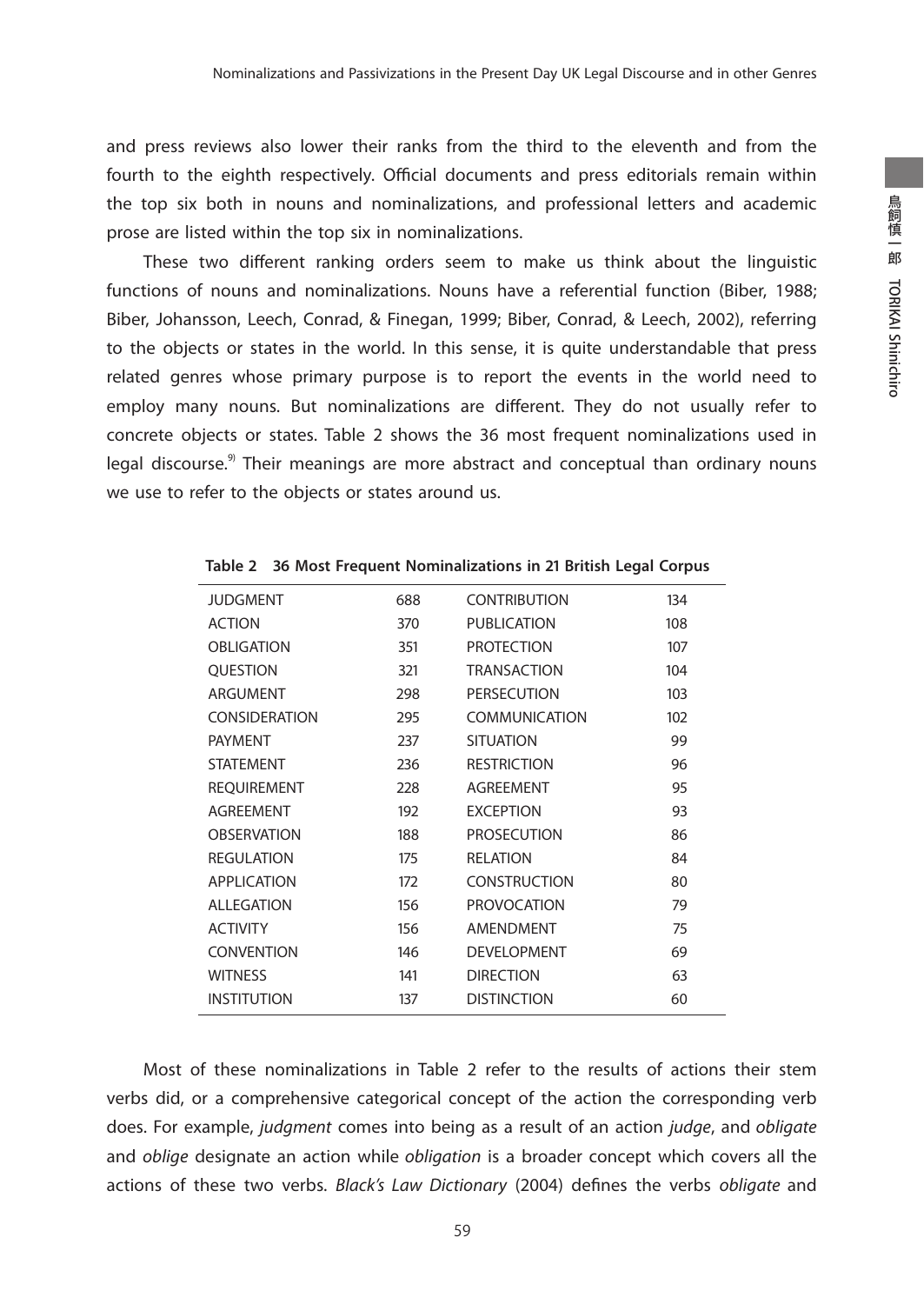*oblige* as "To bind by legal or moral duty." This is a lexicographical definition of these two verbs which we commonly encounter in general English dictionaries. But the nominalized form of these verbs, *obligation*, is treated in a different way with a detailed explanation as follows:

A legal or moral duty to do or not do something. • The word has many wide and varied meanings. It may refer to anything that a person is bound to do or forbear from doing, whether the duty is imposed by law, contract, promise, social relations, courtesy, kindness, or morality.

This suggests that the dictionary treats the nominalization more like a word which represents a particular legal concept. Probably one of the best examples which demonstrates that nominalizations express a conceptual meaning is *consideration*. *Black's Law Dictionary* defines and explains this nominalization as follows:

Something (such as an act, a forbearance, or a return promise) bargained for and received by a promisor from a promise; that which motivates a person to do something, esp. to engage in a legal act. • Consideration, or a substitute such as promissory estoppel, is necessary for an agreement to be enforceable.

The same dictionary does not even list the stem verb, *consider*. This indicates that the stem verb, *consider*, is not used as a technical term in legal discourse.

In order to find how verbs and equivalent nominalizations are actually used in legal discourse, I will examine two examples below which are taken from the Judgments of the House of Lords in the 21 Century British Legal Corpus. (A verb *pay* and the noun phrases with its nominalizations are in bold face and with a thick underline by the present author.)

#### **Example 1**

In February 1995 TGTL, which had already **paid** about £ 45m in **send-or-pay payments**, gave notice that it would not **pay** any more. It also asked for **its previous payments** to be refunded.

In Example 1 the verb *pay* is used twice to describe the action of paying; the first one refers to the action of paying done in the past, and the second one refers to the action in the future which is not done yet. Meanwhile, the first noun phrase with its nominalization describes a particular method of paying. The second noun phrase refers back all the actions of paying done before.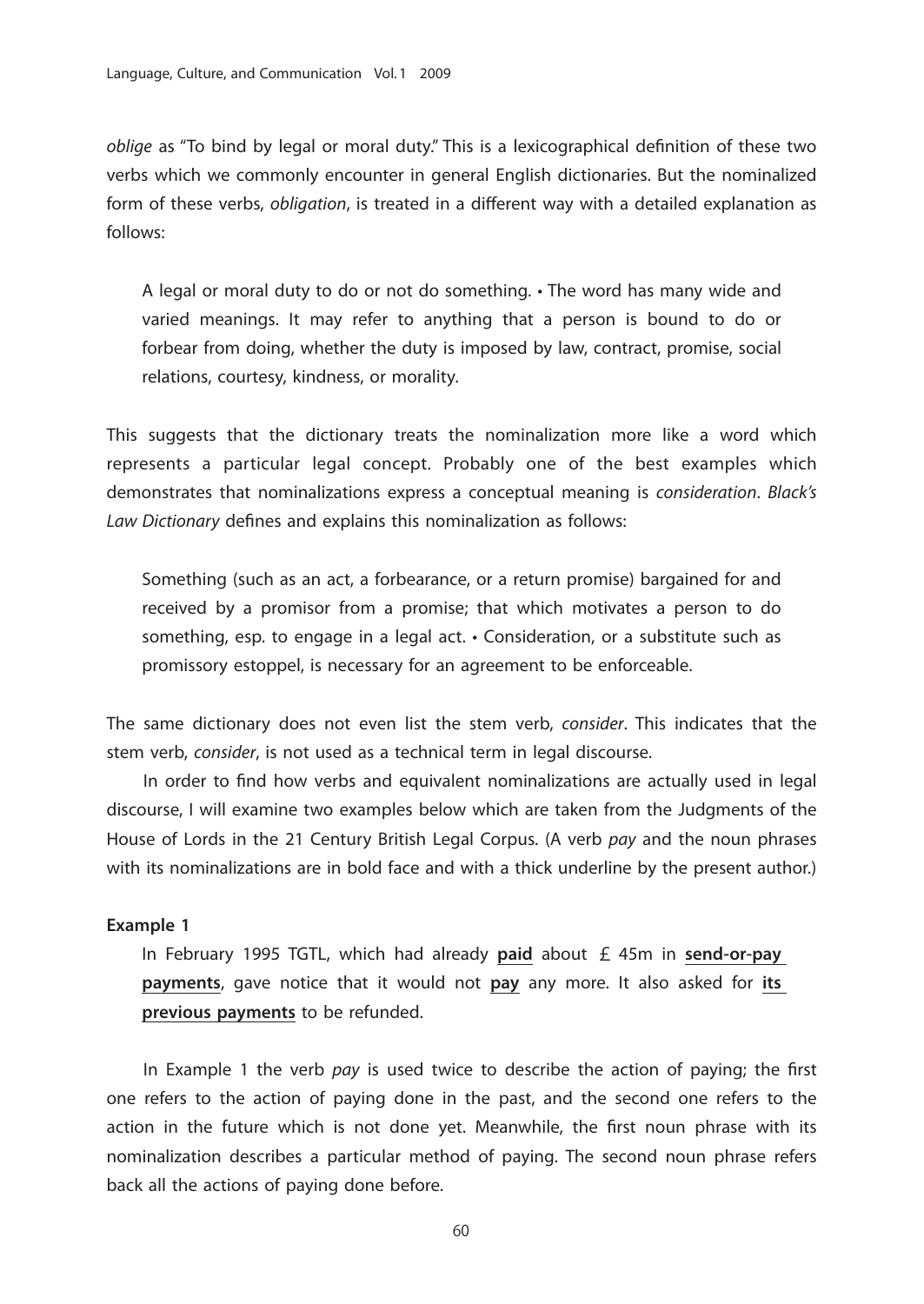#### **Example 2**

In the McGuckian case a Republic of Ireland company called Ballinamore had substantial distributable reserves. The shareholders, Mr and Mrs McGuckian, wanted to receive this money but not to **pay** income tax on the dividend. So they entered into a scheme by which they first transferred their shares to an offshore trustee called Shurltrust. By a series of preplanned transactions, it then assigned the right to receive the dividend to a UK company called Mallardchoice in consideration of **the payment of a sum equal to 99% of the expected dividend**. Ballinamore then declared the dividend and **paid** it to Mallardchoice, which immediately **paid** 99% to Shurltrust. 52. The statutory question was whether Shurltrust had received income or capital. If it was income, the effect of various tax avoidance provisions concerning the transfer of assets abroad was that **the payment** would be deemed to be income of the McGuckians. If it was capital, the McGuckians would not be liable for tax. The McGuckians said that if Shurltrust had simply received the dividend, it would of course have been income. But Shurltrust did not receive the dividend. It received **a payment** from Mallardchoice which was **a capital payment** for an assignment of its right to income. 53. The Inland Revenue's argument, relying upon the formulation in the Furniss case [1984] AC 474 was that the assignment should be disregarded. The Northern Ireland Court of Appeal said (not, if I may respectfully say so, without justification) that one could not simply "disregard" the assignment. **The payment of the money by Mallardchoice to Shurltrust** was the consideration for the assignment and an integral part of that transaction.

In Example 2 the verb *pay* appears three times but the first one in the form of *to* infinitive is talking about the future possible action by Mr and Mrs McGuckian, and the second and third one are referring to the actions already done by Ballinamore and Mallardchoice respectively. Meanwhile, its nominalization appears five times as the head noun of each noun phrase in which they are used. The first and fourth examples of *payment* refer to special categories of payment. The second and third examples of *payment* are referring back the actual payments done by Mallardchoice, which were already mentioned by using a finite clause and the verb *pay* in the previous discourse. The last example of *payment* is very legalistic in terms of overuse of nominalization. It can be rewritten as [1] by using a passive sentence, or can be rewritten as [2] by a relative clause without changing the meaning.

[1] The money paid by Mallardchoice to Shurltrust was the consideration for …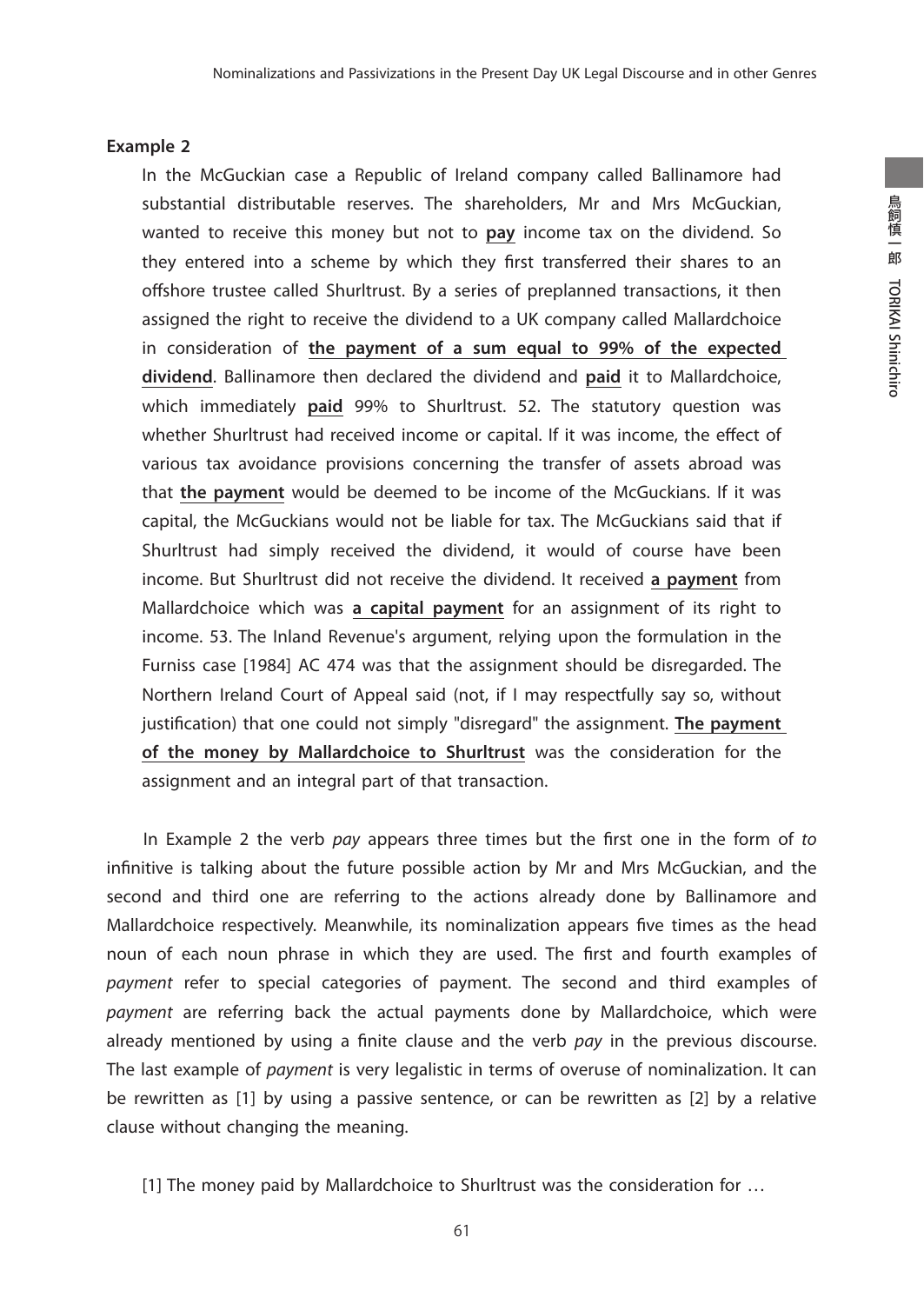[2] The money Mallardchoice paid to Shurltrust was the consideration for …

From these two Examples, we can summarize the use of verbs and nominalizations in legal discourse as follows:

Verbs refer to actual individual actions, while nominalizations refer either to the action introduced in the previous discourse or categorical names representing legal concepts.

As Biber mentions, as society has advanced we are in need for "highly informational texts" in which "precise lexical choice" and "high informational density" are required. Nominalizations are inevitable consequence of social development which demands highly technical discourses like legal discourse where unambiguous use of language is extremely important and sophisticated legal concepts are widely manipulated.

### **3. 2. Passivizations**

Passivization is the process of changing an active construction to a corresponding passive construction. Both active and passive constructions belong to a grammatical category of voice which is defined by *CGEL* as "Voice is a grammatical category which makes it possible to view the action of a sentence in either of two ways, without changing in the facts reported." (p. 159)

There are many different types of passives. *CGEL* categorizes them from the most passive like sentence to the least passive like sentence as follows P.171:

- I Central passives
	- (a) With expressed agents
	- (b) Without expressed agents
- II Semi-passives

III Pseudo-passives

- (a) With 'current' copular verbs *be*, *feel*, *look*, etc
- (b) With 'resulting' copular verbs *get*, *become*, *grow*, etc

*LGSWE* classifies passive constructions into finite constructions and non-finite constructions, then sub-classifies them into the following ten sub-categories:

A Finite constructions Short passive with stative verb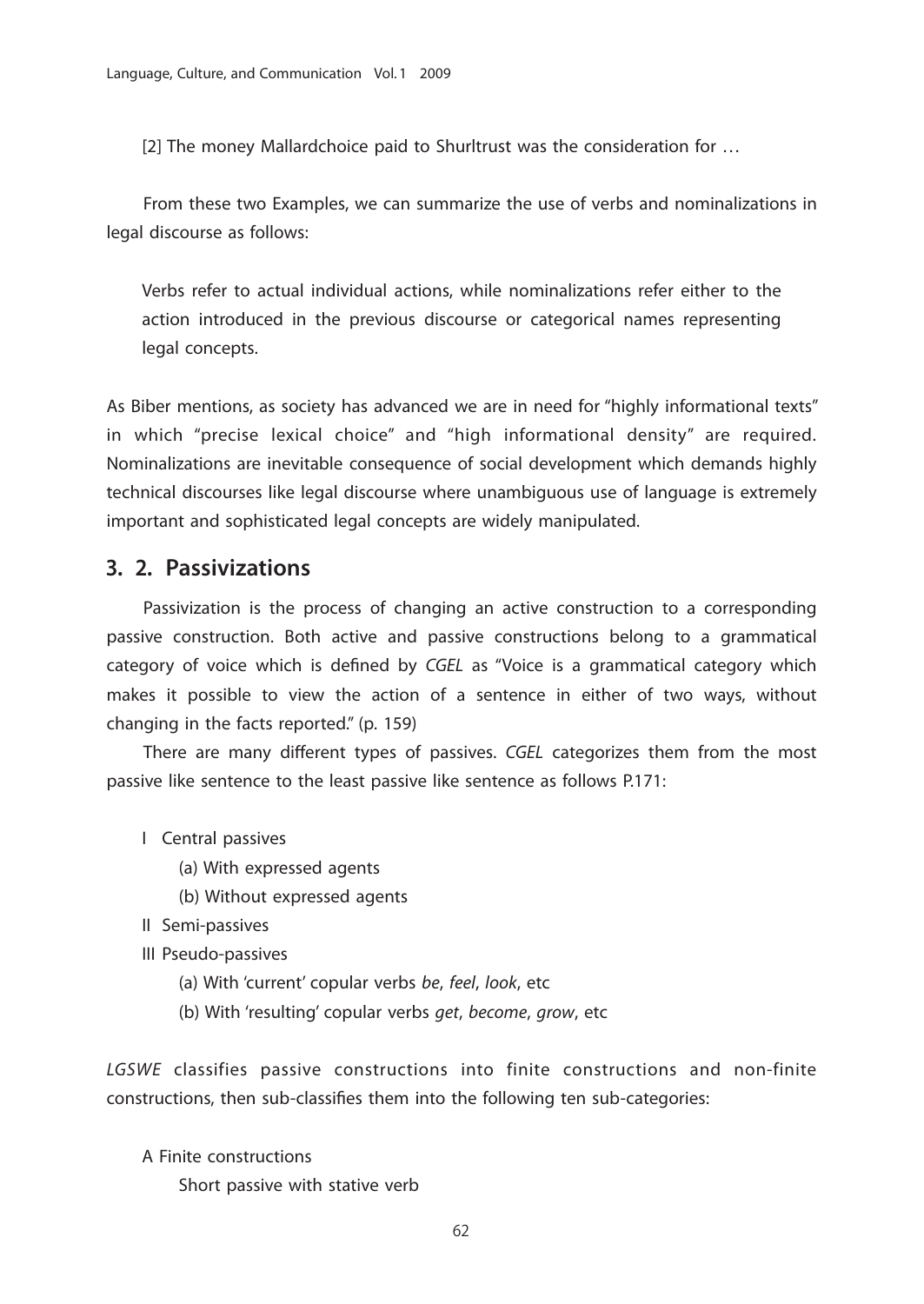Short passive with dynamic verb *Get*-passives

Long passives

B Non-finite constructions

Postmodifier of noun, short passive Postmodifier of noun, long passive Infinitive or *ed*-clause complement of a verb, short passive Infinitive or *ed*-clause complement of a verb, long passive Other non-finite constructions, short passive Other non-finite constructions, long passive

*CBGEL* classifies passives into the following six categories:

Long passives Short passives *Be*-passives *Get*-passives Bare passives (neither *be* or *get* is used; usually no overt subject) Adjectival passives (using the past participle as predicative complement)

"With expressed agents" in *CGEL* and "long passives" in both *LGSWE* and *CBGEL* are the passive constructions with the prepositional *by* phrase indicating the agent, and "without expressed agents" in *CGEL* and "short passives" in both *LGSWE* and *CBGEL* are the passive constructions without the prepositional *by* phrase indicating the agent.

Biber (1988) classifies passive constructions into two types: agentless passives and *by*  passives. Besides these two passive constructions he takes up two other passive related constructions: past participial clauses (shortened as "P. P. Clause" in Table 3) and past participial WHIZ deletion relatives (shortened as "P. P. WHIZ del." in Table 3). In Table 3 below I compared four types of passives in legal discourse with those of 23 genres Biber investigated in 1988. I ordered 23 genres and legal discourse from the one which has the highest passive ratio (indicated as "Total passives" in Table 3) to the lowest. It is obvious that official documents, legal discourse, and academic prose are the three genres which employ passives most, followed by press related genres. Passives are not frequently used in spoken genres and fictions. *LGSWE* has the same finding, commenting "The passive forms of most verbs are most common in academic prose" (p. 477).

*LGSWE* further comments: "Passives are most common by far in academic prose, occurring about 18,500 times per million words" (p. 476). "Passives" in this quote mean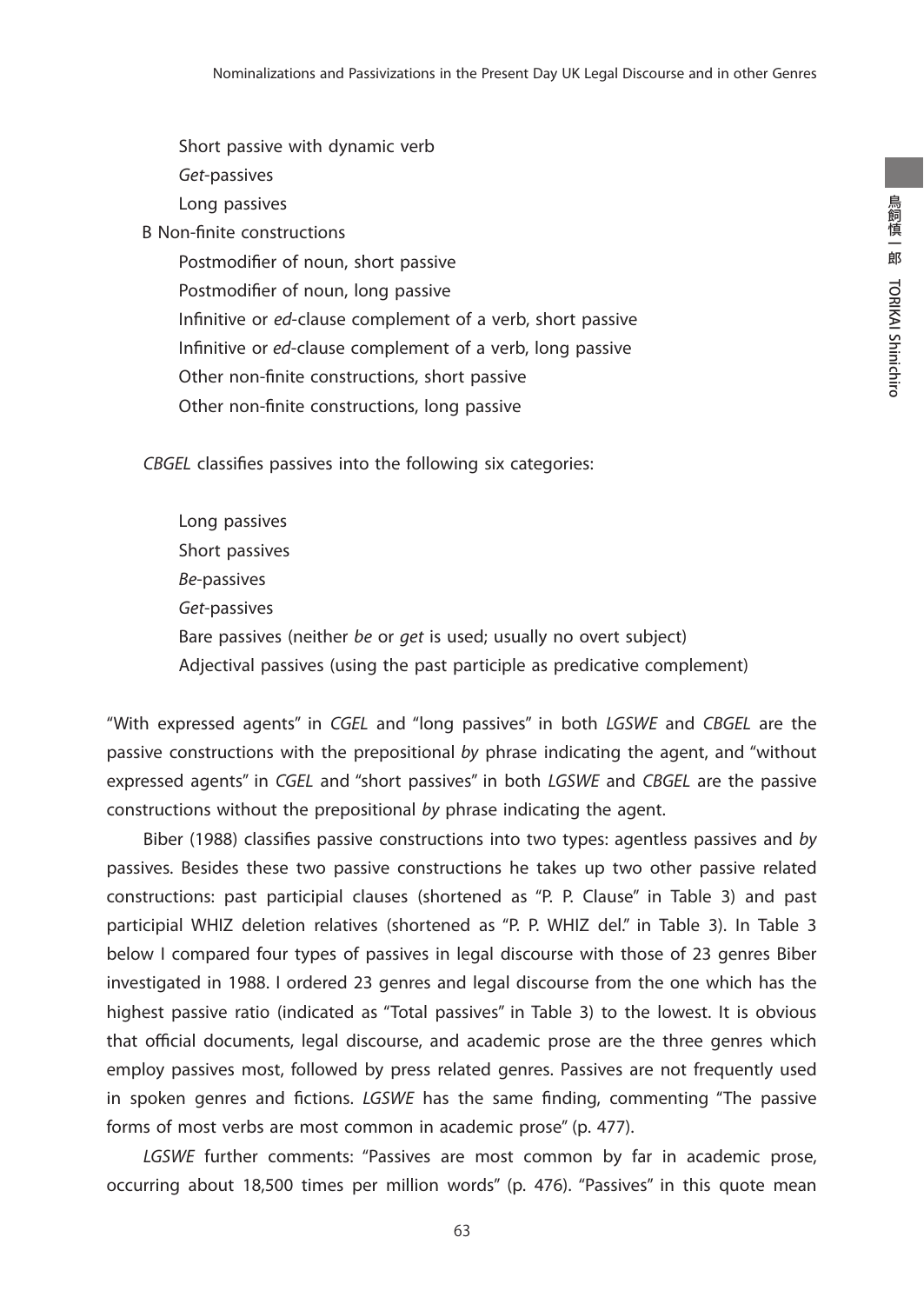|                             | Agentless<br>Passives | By<br>passives | P. P.<br>Clauses | P. P.<br>WHIZ del. | Total<br>passives |
|-----------------------------|-----------------------|----------------|------------------|--------------------|-------------------|
| <b>Official Documents</b>   | 18.60                 | 2.10           | 0.50             | 7.50               | 28.70             |
| 21 Brit. Legal Disc.        | 18.54                 | 2.60           | 0.03             | 3.90               | 25.07             |
| <b>Academic Prose</b>       | 17.00                 | 2.00           | 0.40             | 5.60               | 25.00             |
| Religion                    | 14.60                 | 1.10           | 0.10             | 3.40               | 19.20             |
| Hobbies                     | 15.40                 | 0.80           | 0.20             | 2.70               | 19.10             |
| Press Reportage             | 11.00                 | 1.60           | 0.20             | 3.10               | 15.90             |
| <b>Press Editorials</b>     | 11.70                 | 0.80           | 0.10             | 2.90               | 15.50             |
| Pop. Lore                   | 10.60                 | 0.90           | 0.00             | 3.70               | 15.20             |
| <b>Press Reviews</b>        | 8.60                  | 1.40           | 0.20             | 3.80               | 14.00             |
| <b>Biographies</b>          | 9.90                  | 0.90           | 0.00             | 1.80               | 12.60             |
| Humor                       | 7.80                  | 0.30           | 0.20             | 2.80               | 11.10             |
| Prepared Sps.               | 9.60                  | 0.20           | 0.00             | 0.90               | 10.70             |
| <b>Professional Letters</b> | 7.30                  | 0.60           | 0.20             | 1.30               | 9.40              |
| <b>Interviews</b>           | 8.00                  | 0.30           | 0.00             | 0.30               | 8.60              |
| <b>Broadcasts</b>           | 3.60                  | 0.70           | 0.00             | 4.30               | 8.60              |
| <b>Science Fiction</b>      | 5.80                  | 0.00           | 0.00             | 1.80               | 7.60              |
| Spontaneous Sps.            | 6.20                  | 0.10           | 0.00             | 0.80               | 7.10              |
| <b>General Fiction</b>      | 5.70                  | 0.20           | 0.00             | 0.70               | 6.60              |
| <b>Mystery Fiction</b>      | 4.90                  | 0.10           | 0.00             | 1.00               | 6.00              |
| <b>Romantic Fiction</b>     | 5.00                  | 0.00           | 0.10             | 0.10               | 5.20              |
| <b>Adventure Fiction</b>    | 4.60                  | 0.10           | 0.00             | 0.30               | 5.00              |
| Face-to-face Conv.          | 4.20                  | 0.10           | 0.00             | 0.10               | 4.40              |
| Telephone Conv.             | 3.40                  | 0.00           | 0.00             | 0.10               | 3.50              |
| <b>Personal Letters</b>     | 2.80                  | 0.00           | 0.00             | 0.20               | 3.00              |

**Table 3 Passive Frequencies in 23 Genres and Legal Discourse**

"finite passives", namely agentless passives and *by* passives. In Table 3 the normalized frequencies of agentless passives and *by* passives together in academic prose are 19.00 per 1000 words, thus the estimated finite passive numbers converted into per one million is 19,000, which is just about the same infinite passive frequency shown in *LGSWE*. Meanwhile, the normalized frequencies of agentless and *by* passives put together in legal discourse is 21.14 per thousand. The estimated number converted into per million is 21,140, which is higher than 20.70 of official documents. In terms of the frequency of finite passives legal discourse is the highest among 24 genres.

Another interesting aspect about the use of passives *LGSWE* points out is: "Passives are most common in the registers that have the fewest total number of finite verbs." (p. 476) The approximate number of finite verbs of academic prose per one million in *LGSWE* is slightly less than 80,000. Thus the percentage of finite verbs in academic prose is slightly less than 8%. On the other hand, the total number of finite verbs in one million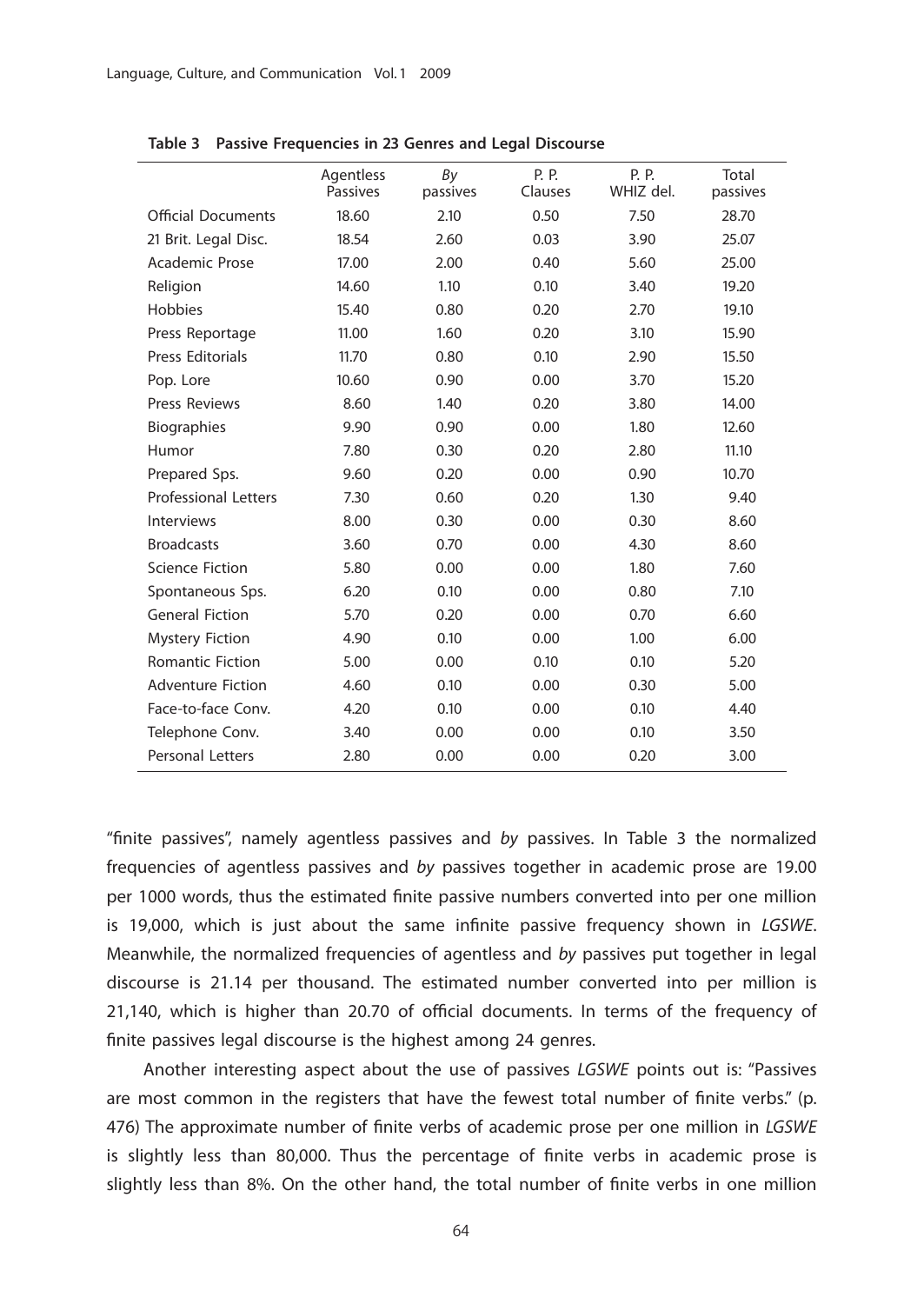word legal discourse is 62,594. The equivalent percentage of finite verbs in legal discourse is 6.26%. This result supports the above *LGSWE* finding about the relationship between the number of finite passives and the number of finite verbs. We may conclude from this research result that in a genre where fewer finite verbs are used more passives are used.

The choice of lexical verbs with the passive in legal discourse also gives us a useful insight into the relationship between the use of the passive voice and legal discourse. I randomly selected 10% of lexical verbs tagged as past participials (viz., 2938 verbs) from my 21 British Legal Corpus. I examined all of them on the concordance lines, and identified 1302 passive constructions which include both finite and nonfinite passives. Figure 1 shows the most common 17 lexical verbs used in passive constructions in legal discourse. The estimated frequencies of these 17 verbs in legal discourse are 200 occurrences or more per one million words.



**Figure 1 Most Common 17 Lexical Verbs Used with the Passive in Legal Discourse**

*LGSWE* lists 40 lexical verbs which occur more than 20 times per million words in passive constructions in overall four registers. Among them, the following 28 verbs occur over 200 times per million. The verbs with an asterisk are the ones which also appear in the above 17 most common passive verbs in legal discourse.

*made\*, given\*, done, taken\*, used\*, found\*, seen, called, concerned, said\*, expected, put, told, known, set, left, held\*, born, asked, brought, prepared, based\*, described, determined, involved, needed, considered\*, shown*

These two groups of passive verbs, the one of 17 frequent lexical verbs in legal discourse in Figure 1 and the other of the above 40 lexical verbs in *LGSWE*, are classified into the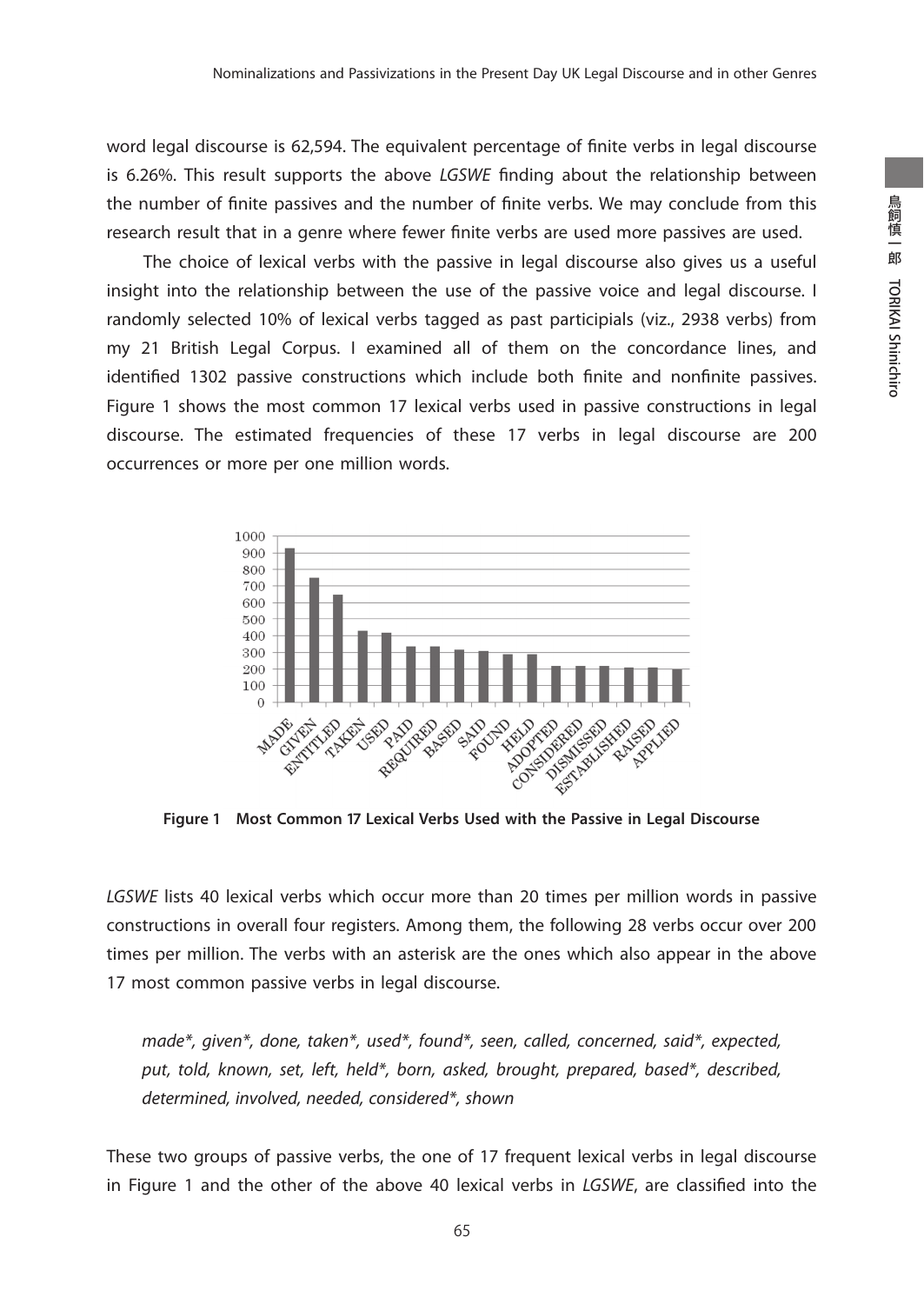following three sub-groups:

Group 1; The verbs included in both groups:

*made, given, taken, used, found, said, held, based, considered* Group 2; The verbs included only in legal discourse:

*entitled, paid, required, adopted, dismissed, established, raised, applied* Group 3; The verbs included only in the list of *LGSWE*: *done, seen, called, concerned, expected, put, told, known, set, left, born, asked,* 

*brought, prepared, described, determined, involved, needed, shown*

There are some interesting findings about the frequencies and the uses of these lexical verbs in passive constructions in legal discourse and in the four registers of *LGSWE*. First, a fewer number of lexical verbs are intensively used in legal discourse. There are 17 lexical verbs which occur more than 200 times with the passive in legal discourse, but the total frequency of these 17 verbs add up 6350 occurrences and account for 48.77% of the total passive constructions in one million words. Meanwhile in *LGSWE*, 28 lexical verbs are listed which totally account for approximately 6420 occurrences in one million words. We can roughly say that 17 lexical verbs occupy about the half of passive constructions in legal discourse while 28 lexical verbs occupy almost about the same number of passives in *LGSWE*. This difference indicates that fewer lexical verbs are more intensively used in legal discourse than in non-legal or general discourses.

Second, although some lexical verbs are frequently used both in the four registers and legal discourse, the way these verbs are used is different. Nine lexical verbs, as listed in group 1 above, are rather commonly used both in the four resisters and in legal discourse over 200 times per million words. Four of these verbs, namely *made, given, taken,* and *used*, are commonly used across all the four registers and in legal discourse. *Found, said,* and *held* are used more than 200 times per million in legal discourse and frequently used in three registers (fiction, news, and academic prose). However, the way they are used in legal discourse is different. For example, *made* is the most frequent verb with the passive voice both in legal discourse and non-legal discourses, but typical head nouns of the subject noun phrases in legal discourse are nominalizations such as *order, claim, payment, statement, reference, arrangement*. Example 3 below shows a typical use of passives in legal discourse. (The subject head nouns are shown in bold face and with double underlines, and the passive verb phrases are shown in bold face and thick underlines.)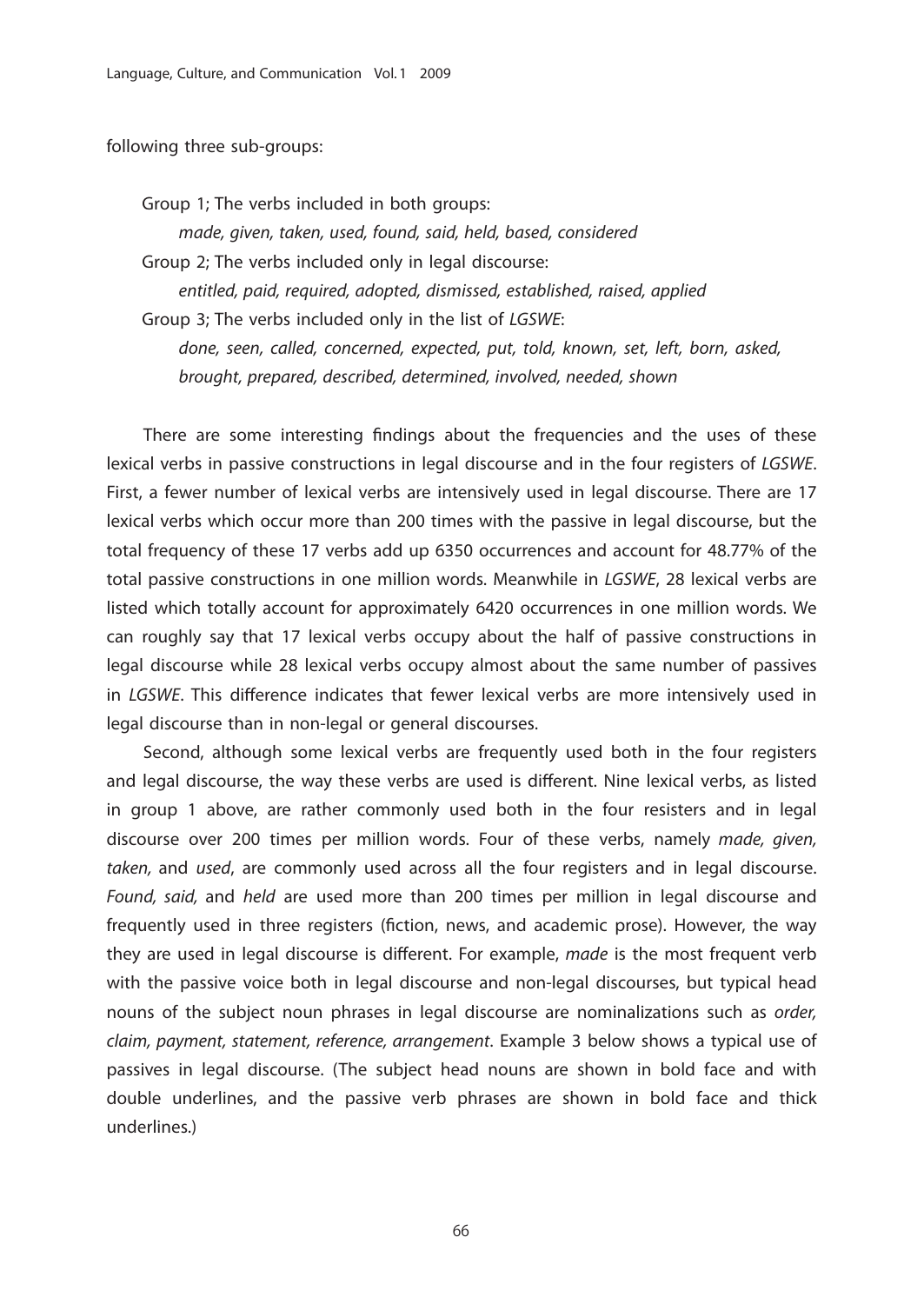#### **Example 3**

The public law *claim* **is founded** on the premise that the royalties belong to Blake. The *order* **made by the Court of Appeal was not intended** to be confiscatory. *It* **was not intended** to extinguish Blake's title. The Solicitor General stated explicitly that the *order* **was intended** only to be preservative: a 'freezing' order. Indeed, the *order* **is** so **drafted**. *Blake* **is** merely **restrained** from receiving payment of the royalties 'until further order'. This is the classic form of order that seeks to preserve property pending the happening of some other event. Typically, the event is a decision by the court on *who* **is entitled** to the property.

Eight passive constructions (seven finite passives and one non-finite passive) are employed concentratedly within 108 words. The subject head nouns used are: *claim, order, It (=order), order, Blake, who,* and the passive verbs are: *founded, made, intended, intended, intended, drafted, restrained, entitled. Found* is also common in both discourses but the way this verb is used is rather fixed in legal discourse. The most common pattern and the example are shown below (the numbers in the parentheses indicate the frequencies of these words per million words):

[Event] + finite forms of *be* (69) + *to* (97) + *be* (160) + *found* (160) + *in* (128) + [the source]

#### **Example 4**

The most outspoken criticism of the English law of non-disclosure **is to be found in** the judgment in the South African case to which I have already referred, the Mutual and Federal Insurance case.

Thirdly, frequent lexical verbs with the passive in legal discourse are not equally frequent in non-legal discourses. The eight lexical verbs listed in group 2 occur with the passive more than 200 times per million in legal discourse, but they are not equally common in the four registers. *Entitled, adopted, dismissed, established,* and *raised* are not listed within the most common 40 lexical verbs nor discussed anywhere in *LGSWE* on this matter. *Paid* and *required* are listed within the most common 40 lexical verbs in *LGSWE*, but the frequency of *paid* is low and *required* is mostly used in academic prose. *Applied* occurs over 40 times per million words only in academic prose.

Another interesting aspect of these eight lexical verbs in group 2 is that they are mostly used in the passive constructions. Figure 2 shows 19 lexical verbs which occur over 50% in the passive voice. Six verbs listed in Group 2, namely *entitled, paid, adopted,*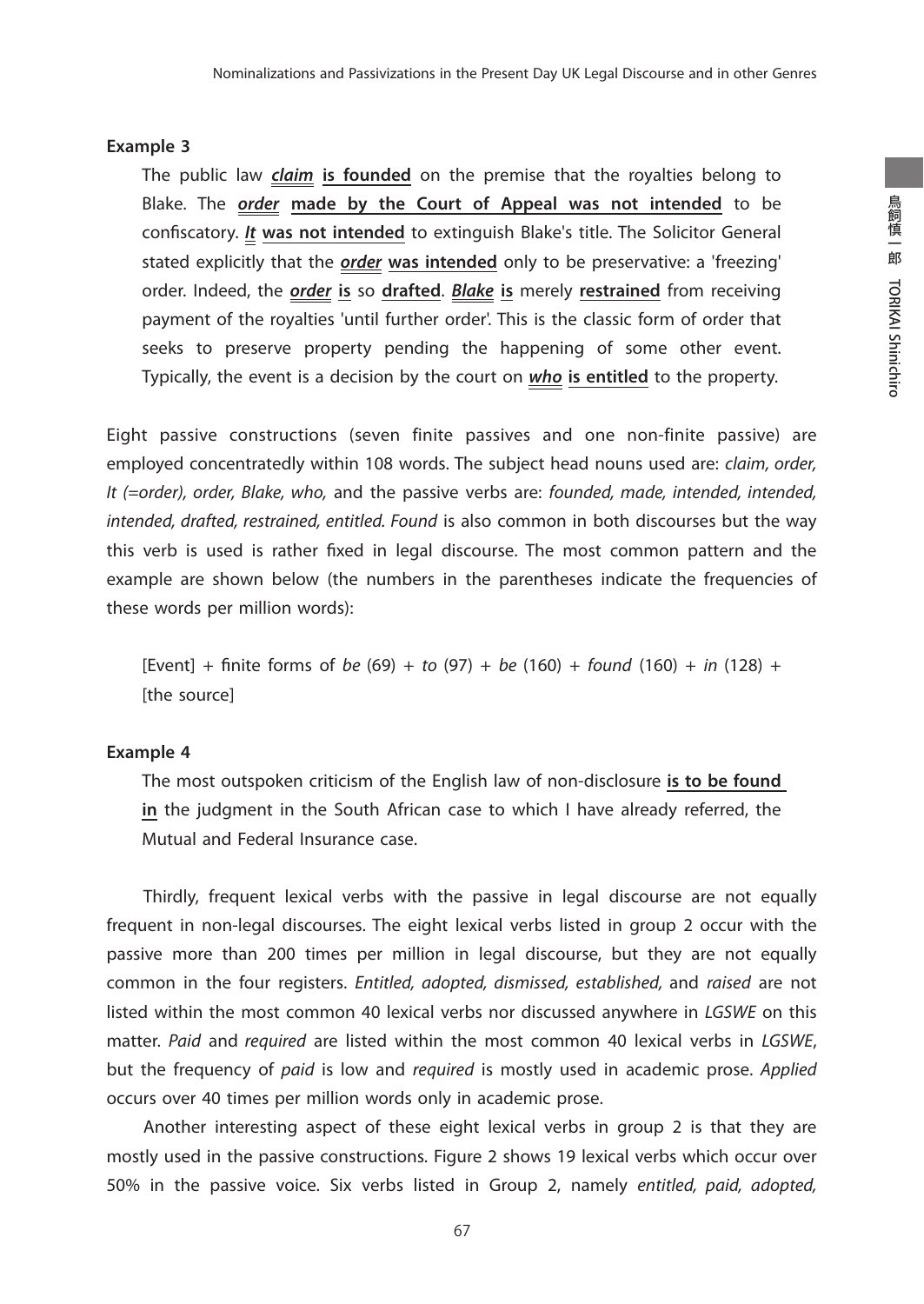*dismissed, established, raised,* are included in Figure 2. *LGSWE* lists 14 lexical verbs which occur in the passive over 90%, and 22 lexical verbs which occur with the passive over 70%. But it is interesting to notice that only two verbs in Figure 2, namely *based* and *entitled*, are included in those 36 verbs in the lists of *LGSWE*. This suggests that the lexical verbs frequently used in legal discourse and in the four registers are different. Why are they different and how are they differently used in legal discourse? In order to answer these questions, I examined some typical lexical verbs frequently used in legal discourse.



**Figure 2 Lexical Verbs which Occur over 50% in the Passive Voice in Legal Discourse**

The verb, *charge*, is the most frequent lexical verb used in the legal discourse, occurring 126 times in the 21 Century British Legal Corpus, and 116 of which (92%) are used in the passive constructions. Example 5 below is one of the rare examples of *charge* used in the active voice.

#### **Example 5**

On 4 January 1998 **the police** arrested and **charged the defendant with an unrelated offence of burglary**.

The basic pattern of this active sentence is as follows:

[the law enforcement institution] + *charge* + [the accused] + *with* + [a suspicion]

In the correspondent passive constructions, the above active structure is arranged in the case of the finite passive as follows: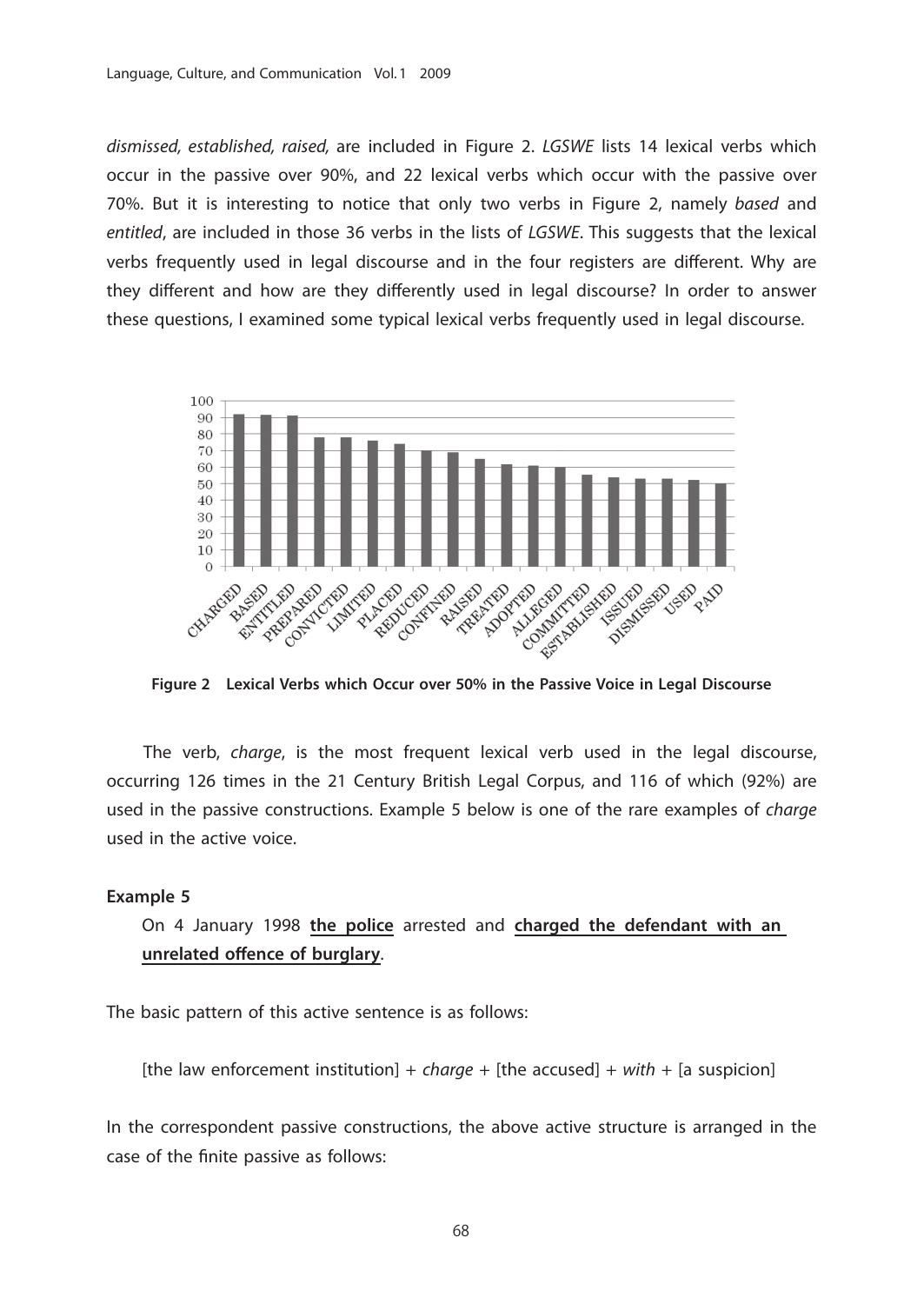[the accused] + a finite form of *be* + *charged* + *with* + [a suspicion]

In the case of the non-finite passive, the finite form of *be* is omitted as follows:

[the accused]+ *charged* + *with* + [a suspicion]

The examples of the above two passive patterns are quoted from the 21 Century British Legal Corpus respectively below:

#### **Example 6**

In Reg. v. Egan (Michael) [1998] 1 Cr.App.R. 121 **the defendant was charged with the theft of a woman's handbag**.

#### **Example 7**

The issue which arises on this appeal is whether **an accused person charged with murder** is entitled to rely on the defence of diminished responsibility under section 2 of the Homicide Act 1957,…

These passive constructions are overwhelmingly used in legal discourse. The communicative reason for that is clear; the court does not need to examine who charged the defendant because it is provided in the criminal law that only the police can do so. The main interest of the Law Lords is who was accused of what kind of criminal offence. Particularly, the crime the defendant is charged with is the main focus of the trial. That is why the passive constructions are predominantly used with *charge* in legal discourse. The verb *base* and *entitle* are 91.88 % and 91.39% used in the passive voice respectively in legal discourse, but according to *LGSWE* these two verbs are also used in the passive over 90% in the four registers. The verb *convict* is used 78.13% with the passive in legal discourse for the same reason as we discussed on the verb *charge* above. The verb *prepare* is used in the passives 78.13%, and ranked fourth in Figure 2. But the reason for such a high percentage is interesting. This verb is used 160 times in the 21 Century British Legal Corpus, and 125 of them are with the passive, but 66 passive sentences are used in the same way as shown below:

#### **Example 8**

My Lords, I have had the advantage of reading in draft the speech **prepared** by my noble and learned friend Lord Steyn. For the reasons which he has given, I too, would dismiss the appeal.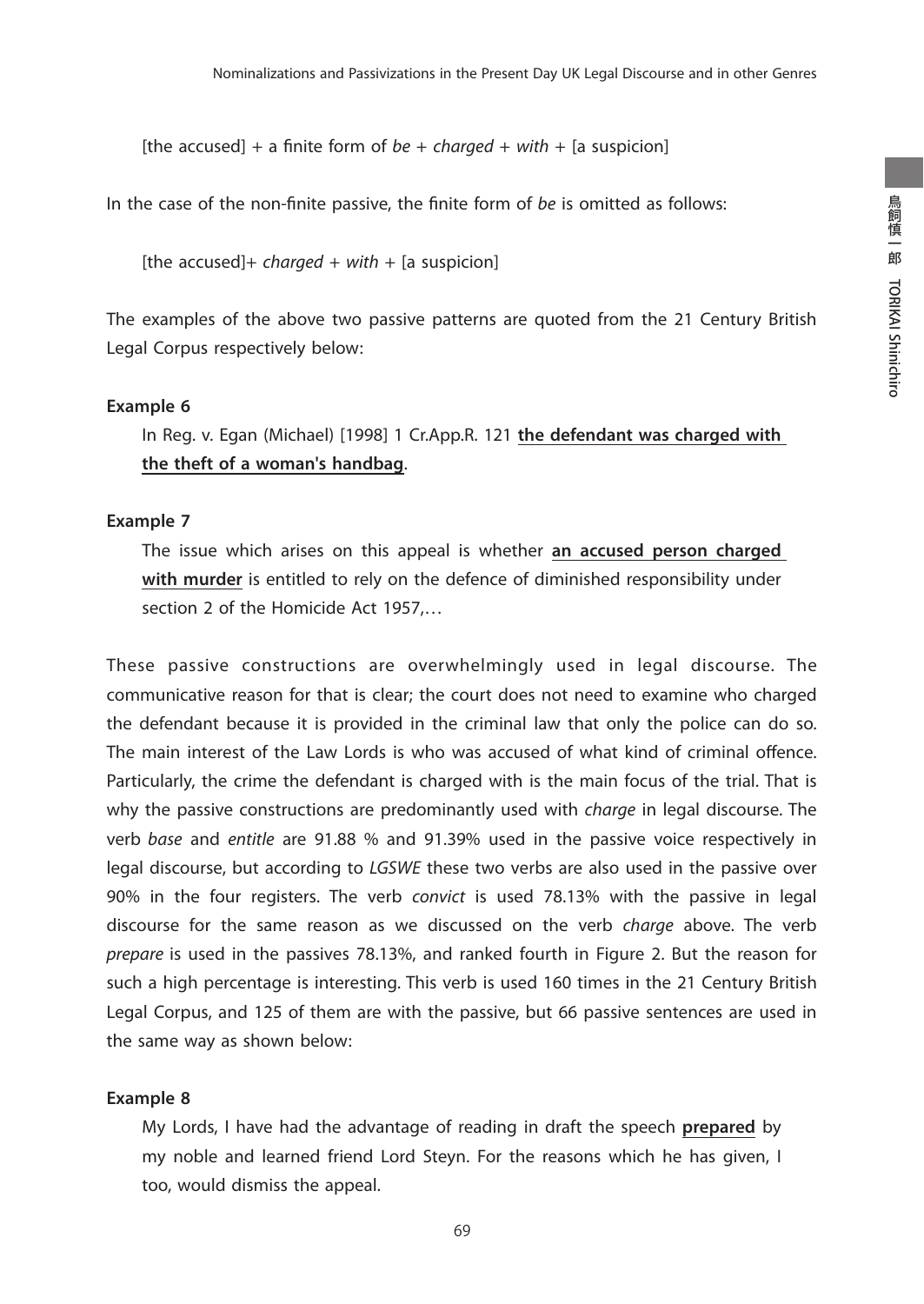The first sentence where the passive voice is used is a prototypical way for the Law Lord to start writing his opinion. If this set phrase is excluded from the corpus, the passive percentage drops dramatically from 78.13% to 36.88%. This gives us a good example that there are many clichés, or conventionally predetermined expressions peculiar to legal discourse as Mellinkoff (1963) and Tiersma (1999) point out.

### **4. Conclusion**

The purpose of my present paper was to examine if nominalizations and passivizations are really overused in legal discourse compared with other genres or registers, and if so, to what extent they are overused, and possibly explain why they are overused. My research results indicate that nominalizations occur 68.86 times per one thousand words in legal discourse which is more than 1.5 times as frequent as professional letters where nominalizations occur 44.2 times per thousand words which is the highest nominalization ratio among Biber's 23 genres. There are two possible reasons for this: First is the strong request for precision in legal discourse as Tiersma (1999) points out. The Law Lord needs to express precisely and exactly whose action he is referring to in his opinion. This is where nominalizations are most taken advantage of, as Example 1 and 2 demonstrate. Nominalizations are used as a kind of pro-verb to clarify which action in the previous discourse the Law Lord is referring back to in order to avoid ambiguity. The second reason lies in the categorical meaning of nominalizations. Verbs generally refer to a single action they designate, but when they are nominalized they express more comprehensive categorical meanings. For example, the verb *pay* generally designates a single action of paying as we examined in Example 1 and 2. But its nominalization, *payment*, designates not only the action, but also the process, result, and amount of paying. This nature of nominalizations is quite useful to categorize different types of paying. *Black's Law Dictionary* lists and defines 14 different types of paying methods. Law is a highly advanced and technical world where a wide variety of methods of paying are practiced. The nature of nominalization is made full use of in order to categorize and define many different types of paying the law requires.

Passivizations are also frequently used in legal discourse as we saw in Table 3. The finite passives occur most frequently in legal discourse where interestingly finite verbs are used least compared with the four registers (conversation, fiction, news, and academic prose). Fewer numbers of lexical verbs are more concentratedly used in legal discourse. Some lexical verbs such as *made, given, taken, used, found,* etc. are used frequently both in legal discourse and the four registers, but the way these verbs are used in legal discourse is sometimes peculiar to legal discourse. For example, the subject head noun of *made* is

70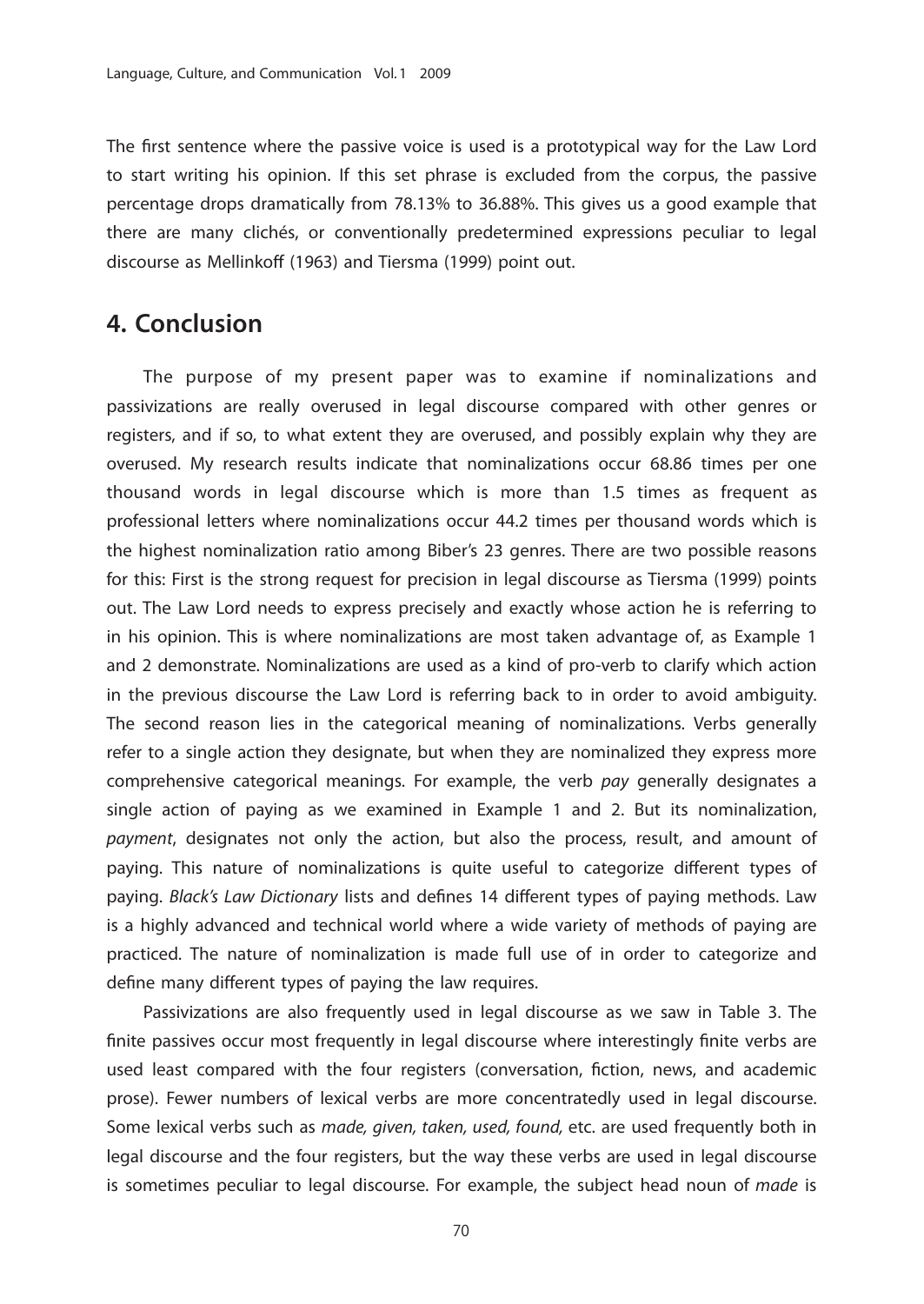mostly nominalizations in legal discourse, and *found* is used quite often in the same verb phrase, *be to be found in*. Some verbs like *entitled, paid, required, adopted, dismissed,* etc. are used frequently only in legal discourse. There are some lexical verbs which are predominantly used with the passive. The passivized ratios of *based* and *entitled* are higher than 90% both in legal and non-legal discourses, but others such as *charged*, *prepared*, and *convicted* are only used frequently in the passives in legal discourse. There are some reasons for that. As for *charged* and *convicted*, the subjects of the sentences in which these verbs are used in the active voice are self evident and unnecessary to be mentioned. Because of these communicative reasons the passive constructions are chosen where the subject in the corresponding active voice is unsaid.

Nominalizations and passivizations are very frequently used in legal discourse. Some of them are conventionally used and some are used because they are communicatively and discursively necessary. However, it is true that they are used more frequently in legal discourse than in other genres or registers.

#### **Notes**

- 1) Garner explains the reasons for avoiding nominalizations as follows: (p. 39) Why concentrate on editing *-ion* words? Three reasons:
	- You'll generally eliminate prepositions in the process, especially *of*.
	- You'll often avoid inert be-verbs by replacing them with action verbs.
	- You'll humanize the text by saying who does what.
- 2) Garner raises the following four merits for using active voice:

The active voice typically has four advantages over the passive:

- It usually requires fewer words.
- It better reflects a chronologically ordered sequence…, as opposed to the reverse….
- It makes the reader's job easier because its syntax meets the English-speaker's expectation that the subject of a sentence will perform the action of the verb.
- It makes the writing more vigorous and lively.
- 3) By "truncated passive" he means a passive without a *by* phrase.
- 4) http://www.publications.parliament.uk/pa/ld/ldjudgmt.htm
- 5) In this present paper all the Judgments of the House of Lords I collected to make the 21 Century British Legal Corpus are called "legal discourse."
- 6) Biber (1988) uses the term "genre", while *LGSWE* uses the term "register." Thus, I will use the term "genre" when I discuss in relation with Biber (1988), and use the term "register" when I discuss in relation with *LGSWE* in this paper.
- 7) *CBGEL* sub-classifies nominalizations into two groups: **event nominalizations** "where the head noun is morphologically derived from a verb and denotes an event" and other nominalizations which "allows a range of interpretations for the subject NP." (p. 475)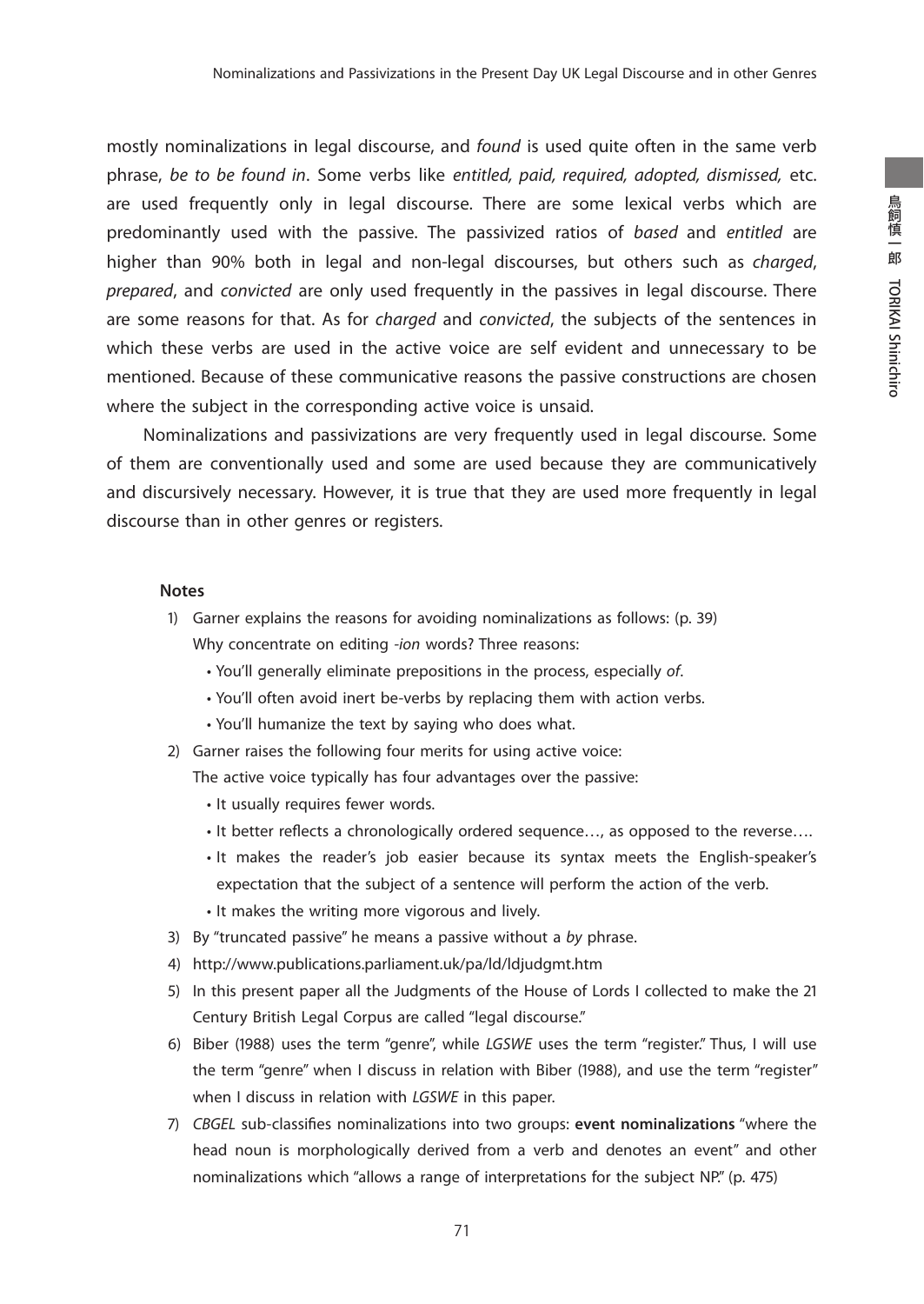8) With my personal communication with Dr. Biber, I have decided to include in the examples of nominalizations only when the following two conditions are met: (1) The nominalizations that are formed by adding the four suffixes I have adopted to the base verb forms.

(2) Even if we remove these suffixes people generally recognize the relationship between the base verb form and the derived nominalization.

For example, *movement* meets the above two conditions, but *comment* dose not.

9) I have randomly chosen one fifth of nominalizations with the four suffixes Biber (1988) chose, namely -*tion, -ment, -ness* and -*ity* (plus plural forms). Thus, their actual frequency counts in the 21 Century British Legal corpus are approximately five times as many.

#### **References**

- Bailey, E. (1996). *Plain English at work: A guide to business writing and speaking*. New York: Oxford University Press.
- Biber, D. (1988). *Variation across speech and writing*. Cambridge: Cambridge University Press.
- Biber, D., Johansson, S., Leech, G., Conrad, S., & Finegan, E. (1999). *The Longman grammar of spoken and written English.* Essex: Longman.
- Biber, D., Conrad, S. & Leech, G. (2002). *Longman student grammar of spoken and written English*. Essex: Longman.
- Charow, R., & Charrow, V. (1979). Making legal language understandable: A psycholinguistic study of jury instruction. *Columbia Law Review.* (Vol. 79, No. 7, pp. 1306-1374). New York, NY: Columbia Law Review Association.
- Charrow, V. Crandall, J. & Charrow, R. (1982). Characteristics and functions of legal language, In R. Kittredge and J. Lehrberger (Eds.) *Sublanguage: Studies of langage in restricted semantic domains*. (pp. 175-190). Berlin; New York: de Gruyter.
- Freedman, A. (2007). *The party of the first party: The curious world of legalese*. New York: Henry Holt and Company.
- Garner, B. (2001). *Legal writing in plain English*. Chicago: University of Chicago Press.
- Garner, B. (Ed). (2004). *Black's law dictionary*. (8th Ed). St. Paul; MN: West, a Thompson Business.
- Huddleston, R., & Pullum, G. (2002). *The Cambridge grammar of the English language.* Cambridge: Cambridge University Press.
- Mertz, Elizabeth. (2007). *The language of law school: Learning to "Think Like a Lawyer."* Oxford: Oxford University Press.
- Mellinkoff, D. (1963). *The language of the law*. Eugene, Oregon: Resource Publications.
- Quirk, R., S. Greenboum, G. Leech & J. Svartvik (1985). *A comprehensive grammar of the English language.* London: Longman.
- Shuy, Roger. (1996). *Language crimes: The use and abuse of language evidence in the courtroom*. Malden, MA: Blackwell.
- Simpson, J., & Weiner, E. (1989). *The Oxford English dictionary* (2nd Ed.). Oxford: Clarendon